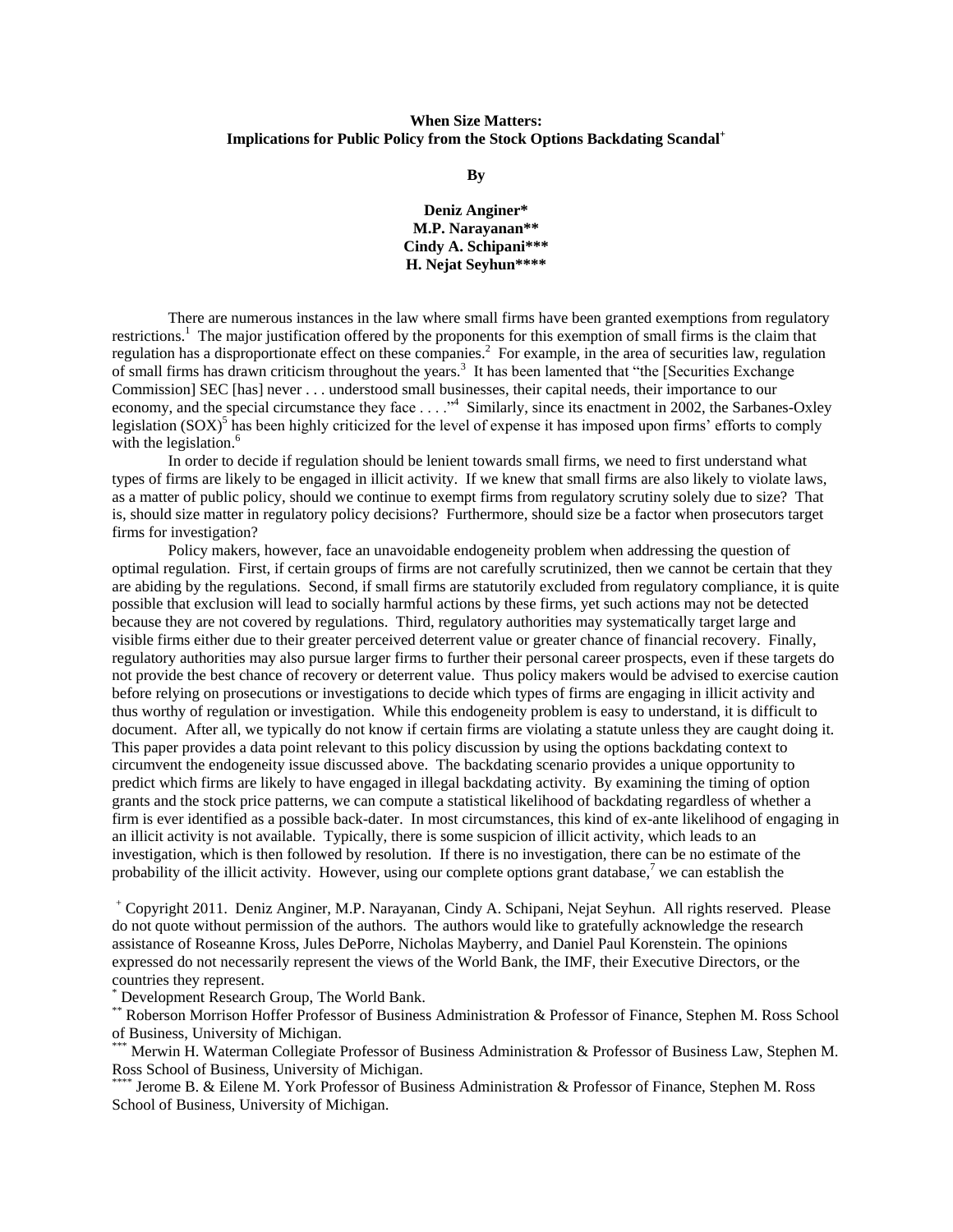likelihood that a firm is engaging in illicit activity independently of whether the firm is ever investigated. We are then able to compare the size of firms likely to have engaged in the illicit activity with the general population of firms to determine if smaller firms are overrepresented in the illicit activity sample. We find that this is indeed the case that smaller firms are overrepresented in the sample. We then compare the size of firms in the illicit activity sample with the size of firms that were investigated, while holding constant other determinants of likely options backdating. Here we find firms that were investigated for engaging in illicit options backdating practices are likely to be, on average, larger compared to firms that have been engaging in options backdating but were not investigated. This finding suggests that prosecutorial motives might be driving the types of firms that are being subjected to investigations. This in turn implies that policy decisions regarding the type of firms to regulate should not be based on observed investigations or prosecutions. Our results therefore raise significant implications for the public policy debate on the level of regulation that should apply to smaller firms.

To address these issues, this paper is organized as follows. Part I reviews legislative examples where by statute or enforcement, firms that do not meet minimum size requirements appear to be exonerated from compliance with regulation. Questions of the moral hazard of prosecutorial influences and discretion are raised next in Part II, with consideration of how federal prosecutors appear to select cases worthy of investigation. Part III then empirically analyzes the backdating investigations to shed light on whether it seems that as a matter of public policy, prosecutors and legislators are seeking out the likely offenders for investigation. Concluding remarks follow.

# **I. Where Size Matters**

Numerous exemptions from federal regulations exist for small business. These exemptions take varied forms, from releasing the business entity from the whole or most of the regulatory framework or from just a single regulatory requirement.<sup>8</sup> Measurements of firm size also vary and include size of assets, number of employees, and number of clients.<sup>9</sup> In addition, there are also circumstances where although firms are not exempted from regulation due to size, size appears impact whether the firm finds itself the subject of investigation or prosecution.

#### **A. Social Welfare: Exemptions from Regulation**

This Part examines a few areas where small firms appear to enjoy exemption from regulation, either directly or indirectly. Presumably, exemptions are provided to small firms to promote social welfare. That is, it is argued that regulating small firms to the same degree as larger firms would not benefit society when considering the costs of the regulation on these firms, i.e., the hardship they would endure, compared to the benefits gained from the regulation.<sup>10</sup> These examples include Regulations  $D<sup>11</sup>$  of the federal securities laws, the Regulatory Flexibility Act (RFA),<sup>12</sup> the Small Business Regulatory Enforcement Fairness Act of 1996 (SBREFA),<sup>13</sup> and certain provisions of the Sarbanes-Oxley legislation.<sup>14</sup> These exemptions are discussed briefly below.

Some firms benefit from direct exemptions from regulation based on size. One such example is Regulation  $D^{15}$  of the securities regulations. Regulation D permits the issuance of securities valued under \$1,000,000 without requiring the firm to follow costly SEC registration requirements.<sup>16</sup>

There are other legislative examples where the size of the firm is relevant to whether the regulation applies. For example, Congress has attempted to specifically release small businesses from the burdens of federal regulation by legislating broadly across all federal agencies. Both the RFA<sup>17</sup> and SBREFA<sup>18</sup> require regulatory agencies to consider implementing exemptions for small businesses.<sup>19</sup> Congress passed the RFA in 1980 with a view to spare small businesses the expensive costs associated with government regulation.<sup>20</sup> The RFA requires federal agencies to take into account and report on the effects of a proposed or final rule on small businesses.<sup>21</sup> This report is referred to as a regulatory flexibility (reg-flex) analysis and agencies must provide time for public comment between the issuance of a reg-flex analysis of a proposed rule and the effective date of the rule.<sup>22</sup> Reg-flex analyses have been performed for such disparate regulations as the Federal Aviation Agency's rule that air carriers require drug and alcohol testing of its contractors and their subcontractors who perform safety-related functions such as aircraft maintenance $^{23}$  and the Federal Communication Commission's rule setting forth the conditions under which wired telecommunications carriers must transfer telephone numbers to wireless carriers.<sup>24</sup>

Congress amended the RFA with the SBREFA in 1996.<sup>25</sup> Under Subtitle D, judicial review has been expanded and is now applicable to the substance of a reg-flex analysis, any determination that a reg-flex analysis is unnecessary, and to also an agency's delay in completion of a reg-flex analysis.<sup>26</sup> Subtitle D further requires some agencies<sup>27</sup> to seek recommendations from the small business community after notifying the Small Business Administration's General Counsel that small entities would be affected by a proposed rule.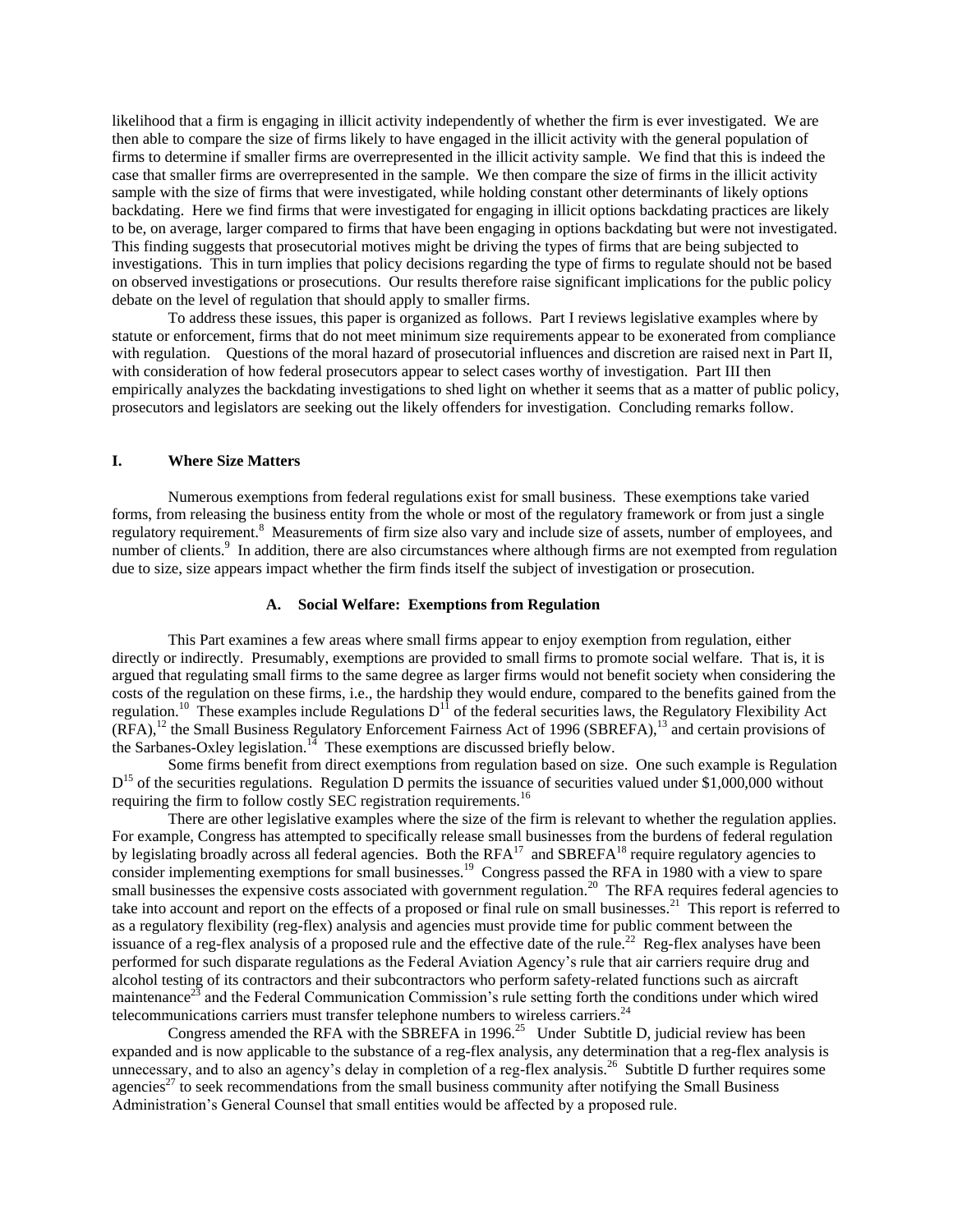The SBREFA further requires agencies to use plain English in their rule-making and also to publish guides assisting small businesses.<sup>28</sup> Subtitle B establishes the position of a small business ombudsman, which may comment on behalf of anonymous small businesses and promote their interests to federal agencies.<sup>29</sup> Subtitle C further allows for the recovery of attorneys' fees when an agency's enforcement requirements have been deemed unreasonable. $30$ 

Another example of regulatory exemptions applied to small firms involves certain provisions of the SOX legislation.<sup>31</sup> Initially, smaller public corporations were temporarily exempted from certain requirements of SOX.<sup>32</sup> In its original form, Section 404 of SOX required: (a) that a corporation issue an internal control report assessing the effectiveness of the organization's internal control structure in place to ensure responsible financial reporting, with responsibility for its accurateness falling on management, and (b) that any registered public accounting firm that prepares or issues an audit report for a public corporation also issue a report on management's assessment of its internal controls.<sup>33</sup> On June 20, 2008, the SEC announced a one-year extension of the compliance date for smaller public companies with Section 404(b).<sup>34</sup> These companies would, however, still be required to comply with Section 404(a). A year and some months later, the SEC again decided to extend the compliance date for the smallest public reporters, those with a public float of under \$75 million.<sup>35</sup> This second extension was reportedly granted so that the SEC's Office of Economic Analysis could complete a study of whether additional guidance provided to company managers and auditors in 2007 was effective in reducing the costs of compliance.<sup>36</sup> On October 2, 2009, the SEC announced yet another extension for small public companies. It appeared that small companies with fiscal years ending June 15, 2010 would be the first expected to comply with Section 404(b).<sup>37</sup> Although some did not expect small companies to receive further relief from Section 404(b),<sup>38</sup> Congress passed the Dodd-Frank Wall Street Reform and Consumer Protection Act, which among other protections, created a permanent exemption for small issuers from Section 404 (b).<sup>39</sup> Newly amended subsection  $404(c)$  of SOX states that the requirements of  $404(b)$  do not apply with respect to any audit report prepared for an issuer that is neither a "large accelerated filer" nor an "accelerated filer" as those terms are defined in Rule 12b-2 of the Commission.<sup>40</sup> Small firms that fall outside either of these requirements will continue to receive protection from reporting requirements under this regulatory exemption.

### **B. Investigations, Prosecutions, and Sentencing**

There have been a few studies examining the effect of firm size and the degree of culpability of corporate executives on whether a governmental agency decides to investigate or prosecute a company under a regulatory framework. One study, for example, notes the effects of size on recent actions taken by the SEC<sup>41</sup> and another finds size significant in actions taken by the Environmental Protection Agency (EPA).<sup>42</sup> A further study concludes that small firms are prosecuted more vigorously than large firms.<sup>43</sup> Yet, it becomes difficult to draw empirical conclusions regarding the influence of firm size on prosecutions of firms because large firms are often "diverted from the criminal process,<sup>344</sup> due to the proliferation of deferred and non-prosecution agreements entered into between companies and the Department of Justice (DOJ). Studies have also indicated that large firms have been entering these agreements more frequently than small firms.<sup>45</sup> Furthermore, the Organizational Sentencing Guidelines (OSGs) outline some instances where size should matter in sentencing. These studies and OSGs are discussed below.

### **1. SEC Investigations and Prosecutions**

One of the more exhaustive empirical studies suggests that January 1, 2002, represents a noticeable change in decisions of the SEC<sup>46</sup> regarding the size of enforcement targets. In this study, Professors Cox and Thomas used a data set of 389 securities class action settlements that occurred between 1990 and 2003 to examine the overall effectiveness of public (SEC) and private securities enforcement.<sup>47</sup> Their research uncovered a trend suggesting that the SEC began selecting larger enforcement targets post-January 1, 2002.<sup>48</sup> Most notably for our purposes, although these firms are relatively small, compared to the pre-Enron period, Cox and Thomas found that the firms being targeted by the SEC post-Enron are on average, twenty-three times larger than firms targeted pre-Enron in terms of market capitalization.<sup>49</sup> Before January 1, 2002, financial distress was the only statistically significant factor in predicting SEC enforcement decisions, highlighting the agency's focus on protecting investors likely to incur substantial, irreversible losses from fraud at a failing corporation.<sup>5</sup>

## **2. Investigations of the Environmental Protection Agency**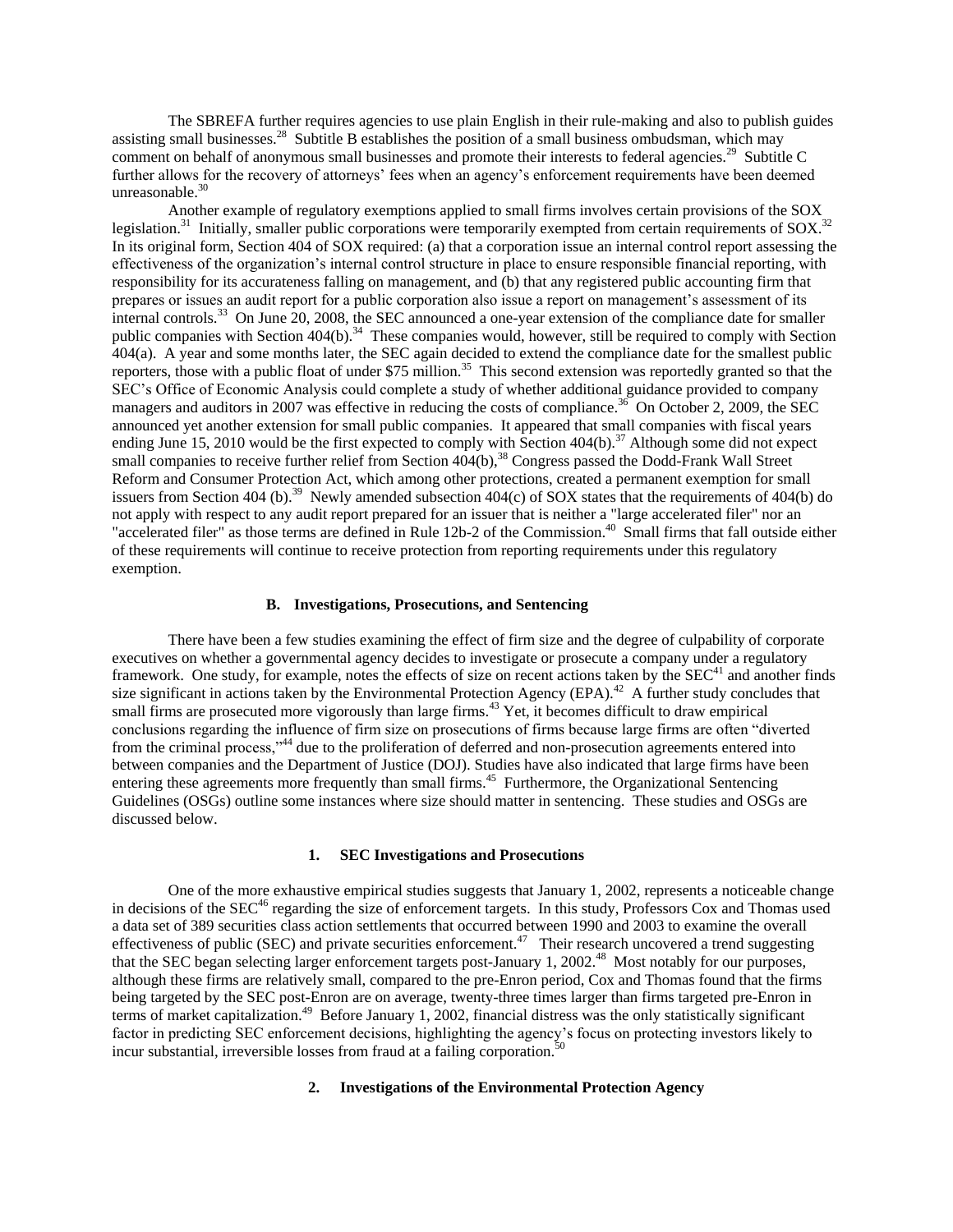The SEC is not the only federal agency receiving scrutiny for prosecutorial bias based on firm size. Other studies have focused on the relationship between a company's size and prosecution by the EPA. One study focuses on the EPA's venue decisions, noting that the EPA tends to file criminal suits against small defendants but pursues larger defendants civilly.<sup>51</sup> The study suggests that the EPA may choose to target large firms civilly rather than criminally because it may be more difficult to determine which individuals had personal knowledge of the environmental violations at large firms. Civil prosecutions provide the agency with a lower evidentiary burden of proof.<sup>52</sup> Furthermore, the cost savings in ignoring EPA regulations is higher for small businesses with fewer resources than large firms, increasing the likelihood that criminal sanctions will be reserved for small companies.<sup>53</sup> Yet, although the EPA has sought prosecutions against small and medium sized companies, it has been shown that these companies have an extremely low audit rate and many firms were not even familiar with the term "environmental audit."<sup>54</sup>

### **3. Proliferation of Deferred and Non-Prosecution Agreements**

After the collapse of Enron and the ensuing wave of corporate scandals much has been written about the response of the prosecutors to corporate fraud.<sup>55</sup> Since 2003, however, rather than prosecute a corporate entity, prosecutors have been frequently entering into Deferred Prosecution Agreements (DPAs) and Non-Prosecution Agreements (NPAs).<sup>56</sup> Under a DPA, the government indicts a company but does not prosecute the claim. Instead, the government enters into an agreement with the firm and if the company fulfills its obligations under the agreement, the charges are dropped when the agreement expires. In contrast, a company entering an NPA is not indicted, but, similar to a company entering a DPA, the firm must agree to certain conditions. If the company violates the terms of the agreement charges may still be filed.<sup>57</sup> Because in some cases an indictment alone may have severe consequences for a corporation, NPAs, which may be taken by the market to signify a lower level of culpability than DPAs, are preferable.<sup>58</sup> DPAs and NPAs had traditionally been used in the sanctioning of juvenile and drug offenders,<sup>59</sup> but they now are a powerful tool in handling corporate fraud cases.<sup>60</sup> Before 1993, DPAs and NPAs had not been used to deal with federal criminal charges against a corporation.<sup>61</sup> Between 1993 and 2002 only thirteen such agreement were concluded,<sup>62</sup> while in the following three years thirty-five were concluded.<sup>63</sup>

There are several reasons supporting the popularity of DPAs and NPAs. One is that entering into a DPA or NPA avoids the collateral consequences associated with an indictment, such as closing the company which, in turn, may leave thousands of people jobless.<sup>64</sup> Moreover, the prosecution of companies is complex and firms can afford experienced defense counsel.<sup>65</sup> By entering into DPAs and NPAs prosecutorial resources are saved.<sup>66</sup> Prosecutors also claim that they could not obtain broader, or even the same relief through the courts.<sup>67</sup> In addition, the corporation may be less blameworthy than the individual employees and therefore resources are best spent prosecuting those individuals.<sup>68</sup>

Another explanation for why DPAs and NPAs are frequently used in the corporate context may be the result of the Thompson Memorandum.<sup>69</sup> Then Deputy Attorney General Larry Thompson issued a Memorandum in 2003, stating that prosecutors will only bring charges against a corporation in a minority of cases; prosecution of individuals should always take precedence over the prosecution of corporate entities.<sup>70</sup> DPAs and NPAs are claimed to be a useful aid in prosecuting individuals.<sup>71</sup> Yet, even without the Thompson Memorandum and the use of DPAs and NPAs, individuals were more likely to face criminal prosecution than corporations, and the prosecution was rather successful in obtaining convictions.<sup>72</sup>

Even though the focus may have already been on individuals, it looks as if, due to the proliferation of DPAs and NPAs, even fewer companies are indicted and tried. Since 2003, nearly every major federal case of corporate misconduct has been resolved without filing an indictment against the firm.<sup>73</sup> The major indictments were the prosecution of Arthur Anderson in  $2002^{74}$  and Milberg Weiss in  $2006$ .<sup>75</sup> Generally, it has been only the cases involving small companies that have gone to trial —many of the companies that enter into agreements with the DOJ are Fortune 500 companies.<sup>76</sup> But there are exceptions. When the current leadership of a corporation has played a role in the fraud, they may be less likely to agree to settle with the DOJ because it could have far-reaching consequences for them as individuals.<sup>77</sup> This may be what happened in the case of Arthur Andersen and Milberg Weiss, but may more commonly be the case with smaller companies.<sup>78</sup>

It may be that when prosecutors choose to focus their resources on select group of well-known companies after a major scandal, even if in the form of an NPA or DPA, they may be attempting to send a strong message to other companies that the conduct in question may have serious consequences.<sup>79</sup> Viewed in this light, prosecutors would not only be giving heed to politics and public outcry or trying to advance their own careers, but would also be trying to achieve optimal deterrence. This approach is known as the optimal penalty theory.<sup>80</sup>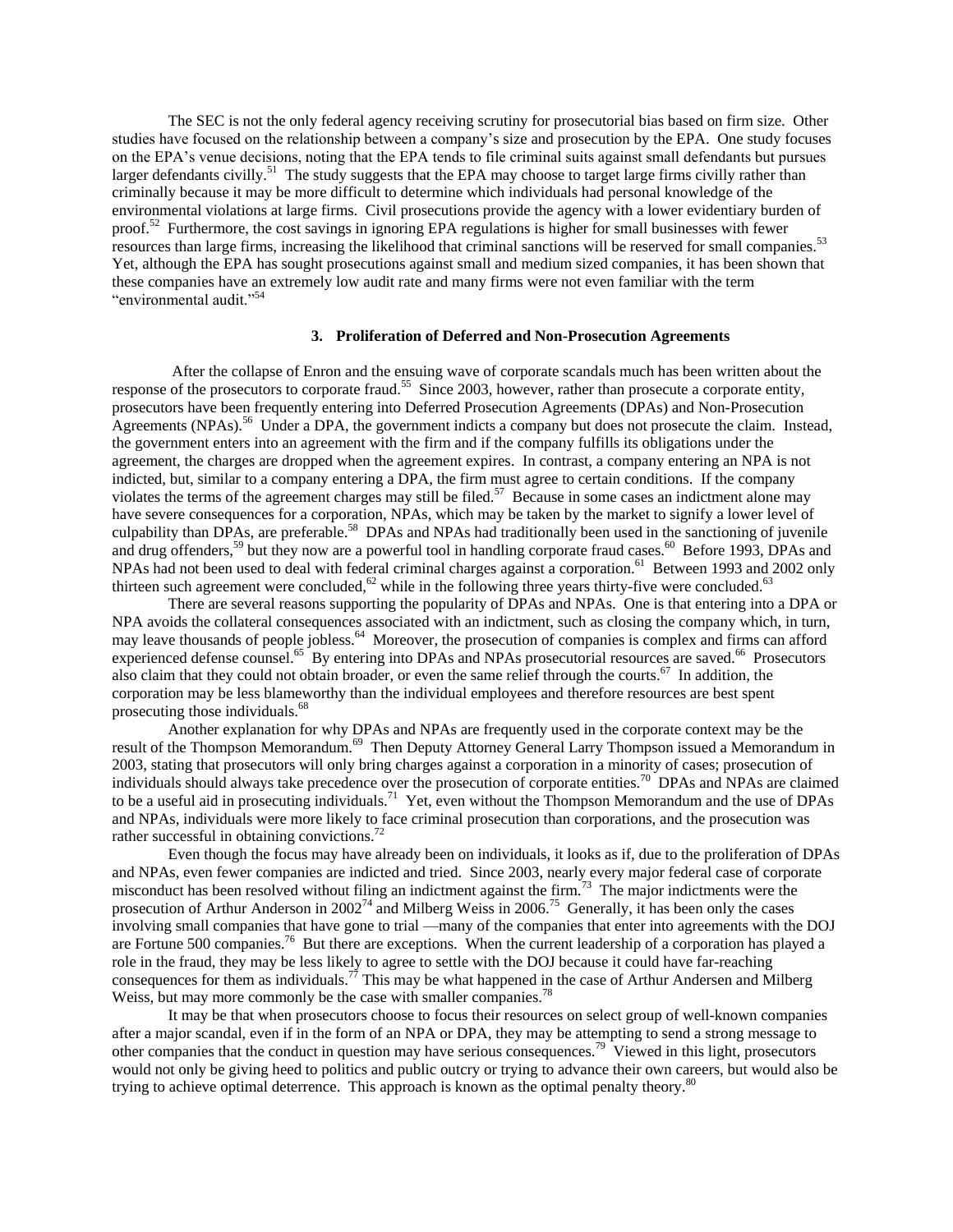Further evidence of the propensity of prosecutors to focus on large companies in the wake of the Enron and Worldcom scandals comes from the large amounts of fines, restitution and compensation paid under DPAs and NPAs.<sup>81</sup> Between 2003 and 2006, the DOJ entered into 35 DPAs and NPAs,<sup>82</sup> the average amount of compensation paid was \$141 million.<sup>83</sup>

In the past cases against large companies were almost never pursued. $84$  It is still true today that large companies are almost never indicted; it may even be the case that there are fewer indictments than in the past. But this statistic is misleading. Instead, it has been found that large firms are being investigated at a higher rate – they are not prosecuted simply because they are entering sweeping agreements to preventing indictment.<sup>85</sup>

In the wake of the corporate scandals of the early 2000s, the federal government issued an executive order creating the Corporate Fraud Task Force (Task Force).<sup>86</sup> The mission of the Task Force is "to strengthen the efforts of the [DOJ] and Federal, State, and local agencies to investigate and prosecute significant financial crimes, recover the proceeds of such crimes, and ensure just and effective punishment of those who perpetrate financial crimes."<sup>87</sup> In dealing with the scandals, it appears the government has more heavily focused on prosecuting individuals than corporations.<sup>88</sup>

# **4. Sentencing**

Theoretically, firm size is not a factor to be considered directly when a judge is making sentencing decisions. The U.S. Sentencing Commission (the Sentencing Commission) targeted the issue directly and ultimately decided not to include organizational size as a factor when deciding the amount of corporation liability.<sup>89</sup> The Sentencing Commission instead opted for the view that firm size alone did not make any offense more or less harmful in terms of loss or detectability.<sup>90</sup> Firm size is therefore neither favored nor disfavored under federal criminal laws.<sup>91</sup> Yet, due to practical considerations, such as the variable impact of a universal fine on firms of different sizes, the Sentencing Commission allowed firm size to have an indirect effect on corporate sentencing under the Organizational Sentencing Guidelines.<sup>92</sup> First, the OSGs provide that if a firm is so small that a fine would force it to enter bankruptcy proceedings, the fine should be reduced. $93$  Second, if top officials of a large company are involved in the criminal activity than the resulting fine will be larger than if top officials at a small company are implicated.<sup>94</sup> Third, sufficiency standards for corporate compliance programs<sup>95</sup> are lower for smaller firms.<sup>96</sup> Fourth, if a firm has fewer than 50 employees it is immune from probation sentences incurred for lacking a compliance program.<sup>97</sup> Finally, fines for closely-held firms can be reduced by the amount of fine imposed on the firm's owner, although similar concerns do not affect larger firms' fines.<sup>9</sup>

## **II. The Moral Hazard: Influences on the Decision Whether to Prosecute**

Moral hazard refers to situations where individuals or firms behave differently because they do not fully bear the consequences of their actions.<sup>99</sup> If an individual obtains automobile insurance, he or she may be more likely to forget to lock the car which then increases the probably of theft. Similarly, availability of deposit insurance may make the banks more likely to engage in excessive risk-taking. Depositors do not necessarily care about this excessive risk since their deposits are insured by the federal government. Moral hazard also arises in the context of the principal-agent situations, where the agent makes decisions on behalf of the principal. Because the agent will typically have more information than the principal, the agent will tend to make decisions that he or she prefers even if those decisions are not in the best interests of the principal.

Prosecutors may be viewed as the agents for the general public in enforcing laws and regulations. Prosecutors will typically have a lot more information and power than the public about each case. The relevant question then becomes whether prosecutors use this information and power purely in public interest or also in selfinterest.

In this vein, concerns have been voiced about prosecutorial discretion.<sup>100</sup> As long as a prosecutor has probable cause to believe an accused committed a crime, he or she may decide to bring a charge; a decision that is essentially unreviewable by the courts.<sup>101</sup> This power, however, is counterbalanced by the doctrine of supervisory powers, the doctrine of separation of powers, professional discipline, and the political process.<sup>102</sup> Further, in the case of white collar crime, it has been said that prosecutors do not play as great of a role in selecting cases as is commonly thought.<sup>103</sup> This is because most investigations are initiated by regulatory agencies such as the SEC, and not by the Department of Justice.<sup>104</sup>

It is generally agreed that notwithstanding these safeguards, prosecutors still have substantial powers.<sup>105</sup> This may be, in part, because many purported safeguards may be inadequate. For example, although federal prosecutors are, in theory, guided by the *Principles of Federal Prosecution of Business Organizations,*<sup>106</sup> by several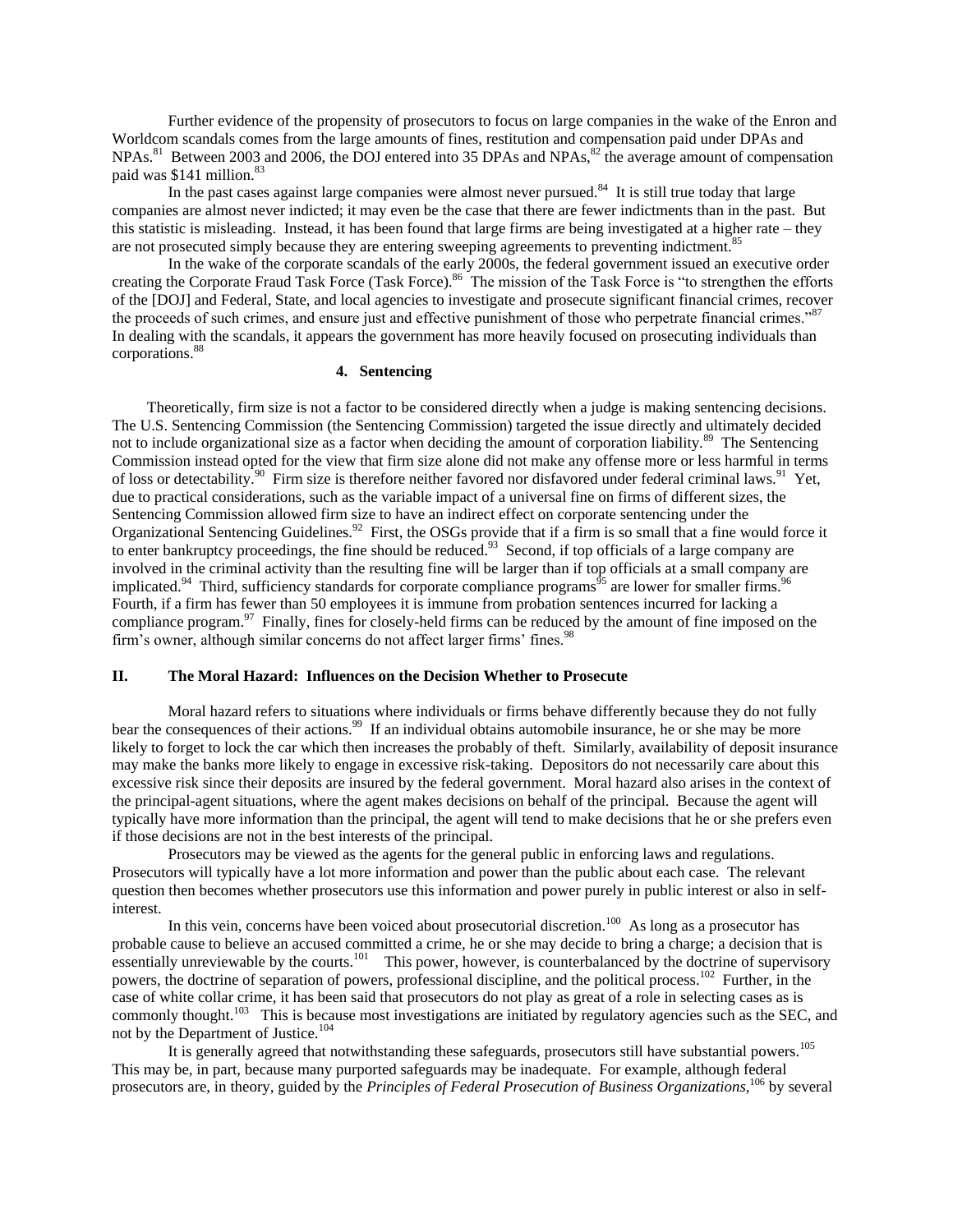other manuals,<sup>107</sup> and by ethical standards,<sup>108</sup> it has been argued these principles, in practice may be too vague and meaningless to provide any real guidance.<sup>109</sup>

Nevertheless, prosecutors are vested with broad discretionary powers in order to weigh the interests of society when making a decision to charge.<sup>110</sup> Yet, the interests of prosecutors are not perfectly aligned with society. For example, according to some scholars the overriding interest of prosecutors is winning.<sup>111</sup> This desire to win is said to sometimes be so strong that it may trump ethical obligations, concerns over procedural fairness, or prosecutors' own possible concerns regarding the harshness of the federal sentencing guidelines and mandatory minimums.<sup>112</sup> To support the claim that prosecutors care about winning above all else, it has been suggested that prosecutors' desires to maintain high conviction rates, in part explains the strong resistance of prosecutors to postconviction claims of innocence.<sup>113</sup> The argument is that if prosecutors did not care so much about their conviction rates, i.e. winning, and securing them, but instead cared more about justice, there would not be such resistance.<sup>114</sup> The finding that prosecutors frequently make generous plea offers when a case is weak would also show that prosecutors ultimately care about winning.<sup>115</sup>

Several reasons are given regarding why winning cases is so important to prosecutors. They involve the institutional structure prosecutors find themselves in and their ability to advance professionally. First, winning cases puts the prosecutor's office in a good light; conviction rates are used as leverage by offices in budget negotiations.<sup>116</sup> But not only are conviction rates an indication of how well an office is doing, the number of prosecutions matters too. At the federal level the perception is that offices that continue to increase the number of cases prosecuted have more resources allocated to them, while offices with declining prosecution rates appear to be penalized.<sup>117</sup>

Second, winning helps careers. Because it is difficult to measure a prosecutor's job performance, superiors often look at conviction rates for lack of a better measure.<sup>118</sup> Prosecutors with the highest conviction rates tend to have the best reputation.<sup>119</sup> This in turn means that these prosecutors have the best chances of advancement internally; hence the desire to win cases is strong.<sup>120</sup> Even if prosecutors do not wish to stay in a prosecutor's office but have other aspirations winning can be important. If prosecutors aspire to run for mayor, governor, or judge, and many of them do, high conviction rates can be used to gain the support of the public.<sup>121</sup> Some commentators further suggest that being able to dwell on past convictions is crucial to the electoral chances of a prosecutor.<sup>122</sup>

Chief prosecutors at the state level have a special interest in obtaining high conviction rates.<sup>123</sup> Because they are elected and usually may be reelected any number of times, they may care about conviction rates not merely to advance, but simply to maintain their position.<sup>124</sup> Accordingly, state prosecutors must keep a careful eye to local interests. It has been found that state prosecutors are somewhat reluctant to exceed their investigative capacity, especially when local costs of enforcement are likely to offset its benefits.<sup>125</sup> For example, state prosecutors do not pursue large-scale corporate fraud because they lack the resources and expertise to do so in addition to the ancillary costs which accompany local enforcement.<sup>126</sup> In this sense, prosecutors advance local interests and advantage their position. Even federal prosecutors, who are appointed and not elected, are not free from political influences; high conviction rates may be important to secure their positions.<sup>127</sup>

It is also worth noting that the desire to win seems to become stronger over time.<sup>128</sup> Prosecutors who care most about conviction rates on average have twice as much as experience as prosecutors who seem to also have a great concern for justice.<sup>129</sup> This might mean that prosecutors may come into office expecting to do justice, but after a while realize that if they want to advance professionally, be it internally or elsewhere, their main focus needs to be on conviction rates.<sup>130</sup> This is an important point if they are primarily seeking to maximize professional gains.<sup>131</sup>

A study analyzing prosecutors' decisions whether to allocate a drug case to the state or federal level supports the career maximization idea.<sup>132</sup> The main finding of this study is that federal prosecutors focus on prosecuting individuals who are older, more successful in their (legal) careers, more likely married, more likely to be Army veterans, and less likely to have a criminal record than the individuals prosecuted by their state counterparts.<sup>133</sup> They in particular take on more cases in which the defendants have private attorneys, or are likely to hire private attorneys.<sup>134</sup>

These findings can be interpreted in two ways. One is that the defendants prosecuted by federal prosecutors are more difficult to prosecute, and more likely to have crossed state lines and are therefore charged in federal court. Another plausible explanation is that these defendants are more likely to be high-profile. Federal prosecutors would therefore take these cases not because they necessarily belong in federal court, but because they are most helpful in advancing their careers.<sup>135</sup> The latter possibility is further supported by the tendency of federal prosecutors to focus on these types of cases in states where high salaries can be earned in the private sector.<sup>136</sup> Because prosecutors may care about securing a lucrative job, this career advancement technique is employed most widely in those states. Read together with other studies, $137$  this study seems to support the claim that prosecutors ultimately care about their careers and strategize accordingly.<sup>138</sup> Thus, it is plausible that both winning and professional goals play a role in prosecutorial motivation.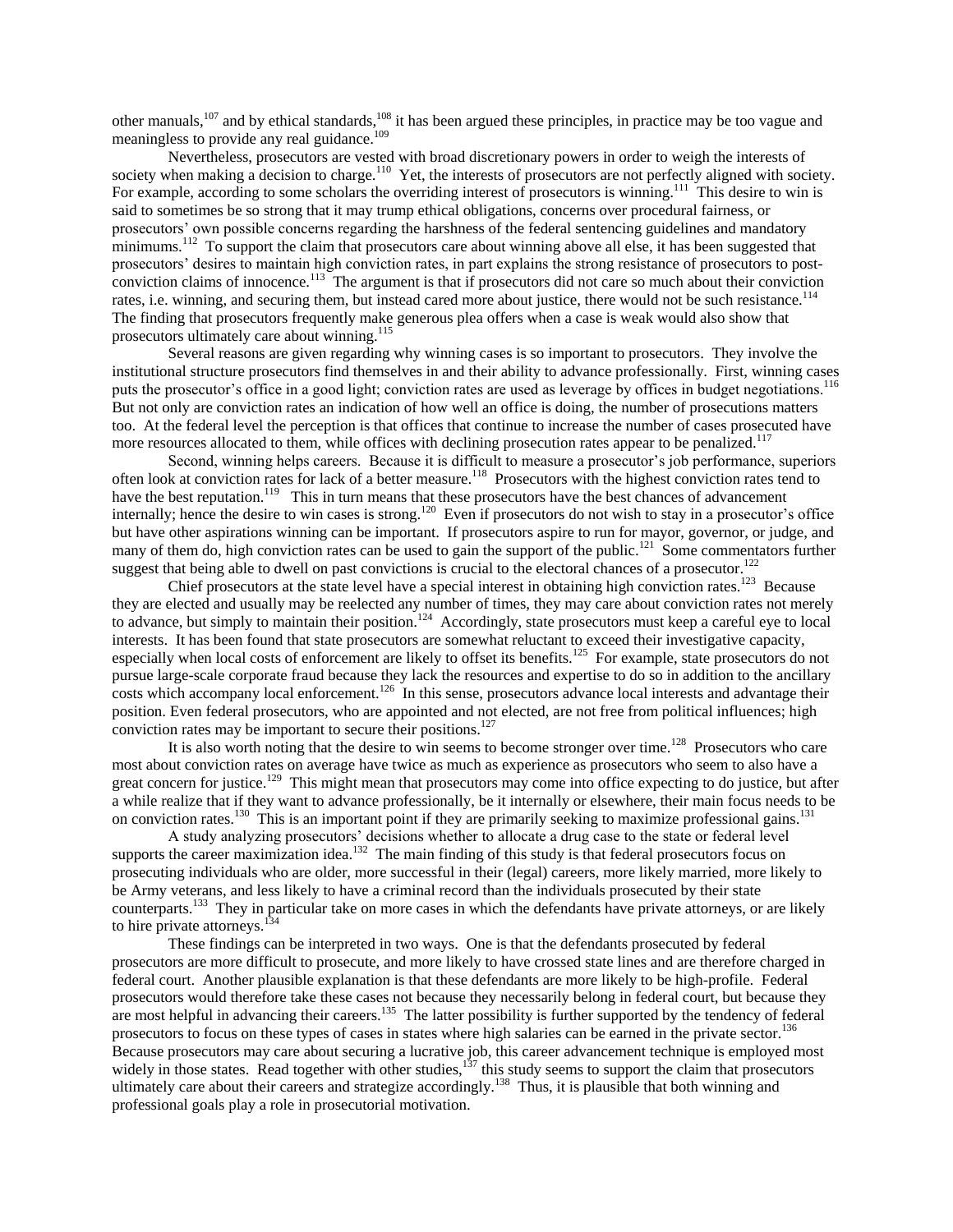## **III. Empirical Study – Backdating**

In this section, we provide an empirical test to examine whether small firms should be exempt from either regulation or its enforcement and whether policy prescriptions in this matter should be based on observed prosecutions or investigations. As stated earlier small firms have been granted exemption from various regulations.<sup>139</sup> There is also some evidence, discussed above, pointing to prosecutors favoring pursuit of higher profile cases, which generally implies investigations of larger firms.<sup>140</sup>

To determine whether optimal regulation of and enforcement against firms should take into account firm size data are needed on the relationship between the extent of violations and the size of the firm. When researchers attempt to obtain data on violations, they tend to rely on investigations or prosecutions.<sup>141</sup> Investigations or prosecutions, however, are influenced by prosecutorial choices which, as discussed earlier, may be driven, in part, by moral hazard or social welfare considerations. These considerations are likely to introduce biases in what types of firms are targeted, and more likely than not, result in prosecutors favoring the pursuit of relatively larger firms. Hence, prosecutorial choices might create the false impression that smaller firms are less likely to be culpable because of fewer observed violations which, in turn, will result in even fewer investigations of smaller firms. Any examination of compliance by smaller firms, therefore, cannot be based on observed investigations. Therefore, to find an answer to the question of whether smaller firms should be exempt from particular regulations or whether law enforcement agents should be more lenient to them, an assessment of the relationship between violations and firm size that is not based on actual investigations or prosecutions is needed. Unfortunately, researchers usually cannot observe violations independent of investigations by regulatory or law enforcement authorities and subsequent prosecutions.

The options backdating practice, by contrast, provides a rare setting where researchers can estimate the likelihood of a violation without resorting to data on investigations or prosecutions. By observing the firm's stock price behavior around reported option grant dates and checking the frequency at which options were granted at favorable exercise prices (the exercise price is usually the stock price on the grant date), the likelihood that the company has engaged in option backdating can be estimated. Whether smaller companies are over- or underrepresented in the sample of companies estimated to have engaged in backdating can then be examined. This sample can be further checked to see whether the companies that are investigated or prosecuted for backdating are likely to be larger on average than the sample of companies that we estimate to have engaged in backdating. If so, it may be that prosecutors are relatively lenient towards smaller firms, perhaps either for social welfare considerations or due to moral hazard**.** 

If it is found that prosecutors do focus on larger firms, it will support the view that observed investigations and prosecutions are not the correct measure for formulating regulatory policy, especially when it comes to providing exemptions for small firms. Before describing our empirical analysis in detail, the next Part provides an overview of options backdating.

### **A. An Overview of Stock Options Backdating**

This Part provides a brief description of stock options backdating, and the academic evidence consistent with the prevalence of the practice before and after the enactment of SOX. Before describing backdating, it is important to note that backdating stock options by itself is not illegal, as long as it is duly-authorized by the board, fully disclosed, and reported in keeping with tax rules. It appears, however, that firms that have engaged in backdating tend to act covertly, in violation of reporting requirements and tax laws.

Backdating is best explained using a simple example. Suppose an executive is awarded options on April 15 by the board of directors when the firm's stock price is \$40. As is the practice with almost all awards (and required by corporate charters in most cases),<sup>142</sup> these options are awarded at-the-money, meaning that the exercise price is set equal to the stock price on the grant date, here  $$40.<sup>143</sup>$  If the stock price at the time of exercise exceeds the exercise price of \$40, the payoff to this executive will be the difference between the stock price prevailing at the time of exercise and the exercise price of \$40.

Suppose the firm's stock price has been rising before the board decision date. The executive sees an opportunity to increase her compensation and declares that she received at-the-money options on March 15, when the stock price was \$30, and files a Form 4 report<sup>144</sup> with the SEC that March 15 is the grant date.<sup>145</sup> This is backdating. This declaration automatically sets the exercise price equal to the stock price on March 15, or \$30. What the board intended was that the executive receive options on April 15 with an exercise price of \$40. What the executive declared was that she received at-the-money options with an exercise price of \$30 on March 15. The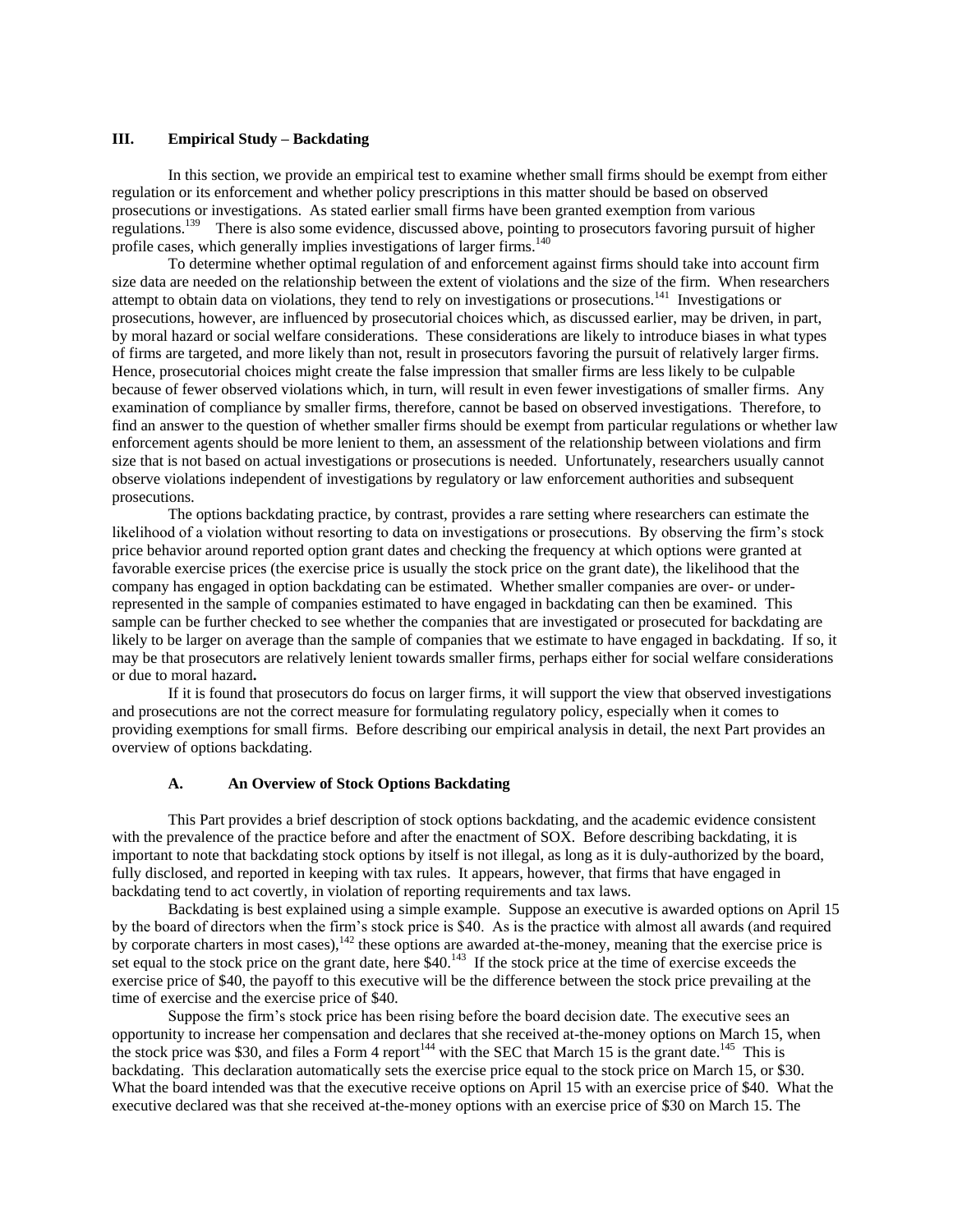payoff to this executive now equals the stock price at the time of exercise, less the exercise price of \$30 if the stock price ends up above \$30 at the time of exercise. By obtaining options at a lower exercise price than the board intended, the executive received more compensation than intended by tampering with corporate documents. Also, because the board decision was really made on April 15, this executive received options that are \$10 in-the-money immediately.

Because the board decision date and the designated grant date are not easily available researchers have used several indirect methods to detect possible backdating. The only dates available to researchers are the reported grant dates and the date of Form 4 filings (report date) with the SEC.<sup>146</sup> If executives are backdating, there is likely to be a time lag between the reported grant date and the report date: the longer this time lag the more likely they were seeking a lower exercise price.<sup>147</sup> This in turn implies that the extent of stock price rise following the reported grant date will be positively correlated with the reporting lag.<sup>148</sup>

As of August 2002, SOX requires that option grants must be reported within two business days of the grant date.<sup>149</sup> This requirement can severely limit the extent of backdating if executives simultaneously wish to abide by the two-day rule. It appears during the period after SOX and ending in 2005, executives wishing to backdate were flouting this rule.<sup>150</sup> SOX has reduced the practice as expected but has not fully eliminated it.<sup>151</sup>

### **B. Data and Variables**

This Part describes the variables used in our empirical test of backdating prosecutions and the various data sources. In order to estimate which firms are engaged in backdating we obtain option grants data from a compilation by the SEC of the filings to meet Section 16(a) requirements of the Securities and Exchange Act of 1934.<sup>152</sup> The data are obtained from Thompson Financial.<sup>153</sup> Our sample contains all option grants by publicly traded firms reported on Form 4 from January 2002 to December 2005, which resulted in a sample size of 6297 firms.<sup>154</sup> Our unit of observation is the firm grant date. If multiple grants are made on the same date, we consider these grants as a single observation. The mean number of grant-dates per firm in the sample is 3.4 and the median is 3. We use stock prices around the grant date to identify instances of backdating.<sup>155</sup> For each firm in our sample, we compute the number of times options were granted at one of the three lowest stock prices during a 51-day window centered on reported grant dates. If a grant date stock price is tied for the third place, we conservatively consider it to be not among the three lowest stock prices. We then divide this number by the total number of option grant dates by the firm during our sample period. If the resulting ratio is greater than 10% we classify the firm as having engaged in backdating. For example, if a firm had five option grant dates during our sample period, and in two of those dates options were granted at favorable exercise prices as defined above, then the ratio is 40% and the firm is considered to have engaged in backdating. In our sample, 19.5% of the grant-date stock prices were among three lowest stock prices during the 51-day window. Among the 5739 firms for which we had stock price data, 8.55% of the firms met or exceeded the 10% threshold mentioned earlier, resulting in 490 firms being identified as having engaged in backdating. We call these firms backdating firms.

We then compiled a list of companies that have been actually implicated in backdating from a website that was maintained by the *Wall Street Journal*. <sup>156</sup> Our sample was drawn from the data posted on the website on February 25, 2007. We include all companies that have been reported to be under investigation or have been prosecuted of backdating either by the SEC or the DOJ. We excluded companies that conducted an internal investigation on their option granting practices. We found 102 companies implicated in backdating by the SEC or the DOJ. We will refer to the sample of firms that has been investigated as implicated firms. Among the implicated firms, 48 are also in the backdating sample. Two of the implicated firms are not in our original sample of 6297 firms.

We use these data sets to perform the following analyses. First, we compare the size of firms in the backdating sample to that of the general firm population to see if small firms are over- or under-represented in the backdating sample. Second, we compare the size of firms in the implicated sample to that of the general firm population to see if small firms are over- or under-represented in the implicated sample. Finally, we directly compare the size of firms in the backdating sample to that of the firms in the implicated sample to check for the effect of prosecutorial choices, that is, whether larger firms are more likely to be implicated.

Unless otherwise stated, all variables are computed on an annual basis from 2002 to 2005 and then averaged over the sample period. This is done to reduce idiosyncratic variability, particularly in board and executive compensation variables.<sup>157</sup> Because our intent is to investigate whether smaller firms are more likely than average to be violators of regulations and whether larger firms are more likely to be investigated or prosecuted, the key variable in our analysis is the firm size. The variable we use for firm size is the natural logarithm of the average calendar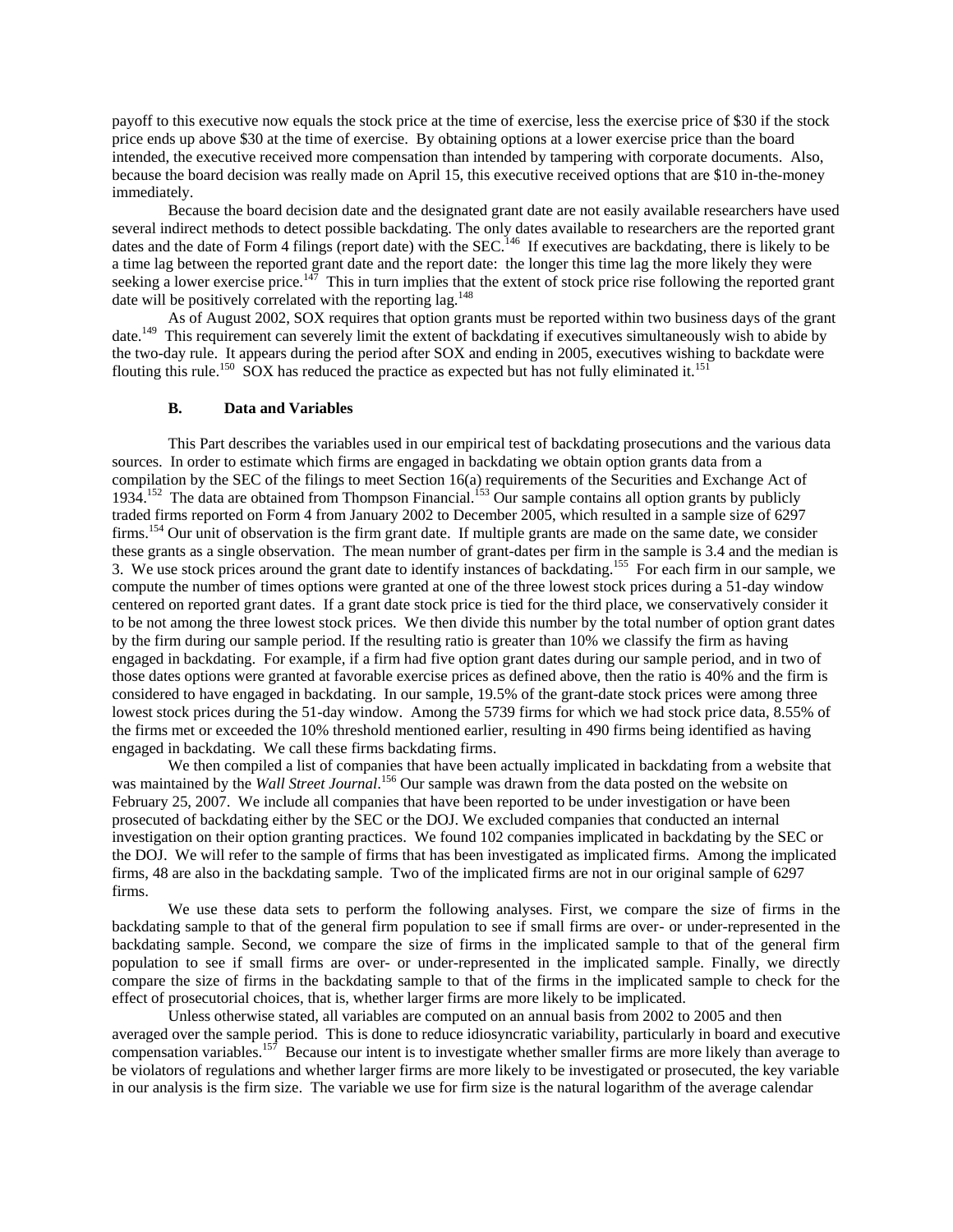year-end market capitalization in millions of dollars during 2002-05 (Market Cap).<sup>158</sup> We obtain the Market Cap from the Center for Research in Security Prices (CRSP) database.<sup>159</sup>

In order to isolate the effect of firm size, we use a set of control variables that potentially influence the likelihood of backdating. We group the control variables we use into three categories: governance variables, firm performance variables, and compensation variables. More effective corporate governance will presumably reduce if not eliminate the practice of backdating whether initiated by the board members or the executives. The strength of corporate governance is measured by using several variables. The first set of variables is commonly used governance indices. The G-Index is a governance index<sup>160</sup> which is primarily a measure of the number of antitakeover provisions in a firm's charter and in the legal code of the state in which the firm is incorporated. The index is constructed for every firm by considering twenty-four provisions and by adding one point for every provision that reduces shareholder rights (i.e., the range of the index is  $\overline{0} - 24$ ). Therefore, the greater the index the lower is the strength of governance.<sup>161</sup> The G-Index is commonly used in financial economics research as a proxy for corporate governance.<sup>162</sup> In the intermediate years in which the index is not updated we assume that the index remains unchanged from the previous year. We also provide results using an alternative index proposed which is an entrenchment index (E-Index).<sup>163</sup> The second measure of corporate governance used is board composition, in particular, board independence.<sup>164</sup> We use director independence and CEO-Chairman duality to proxy board independence. Independent directors are defined by the database as those that are not executives of the firm or affiliated with the firm's executives.<sup>165</sup> Our measure of director independence is the average proportion of board members for a firm during 2002-05 that is considered independent (Ind Directors). The motivation for the second measure of board independence, CEO-Chairman duality, is based on the evidence that if the same individual holds both positions (chief executive officer and chairman of the board of directors), corporate governance is weaker.<sup>166</sup> To measure the CEO-Chairman duality, we construct a dummy variable for each year for each firm that takes on a value of one if the CEO is also the Chairman of the board of the firm in that year.<sup>167</sup> If there were multiple CEOs in a firm in a given year, if any one of the CEOs within that year is also the Chairman, then the dummy variable takes on value of 1 for that year. We then average this dummy variable values for each firm over the 2002-2005 time period (ChmCEO). All director and board information comes from RiskMetrics<sup>168</sup> through their ISS Governance Services database.<sup>169</sup>

Finally, we also use CEO tenure as a metric of CEO power. We hypothesize that more powerful CEOs are more likely to engage in questionable practices as they face no or very little opposition within the organization. We measure CEO Tenure by the number of years the CEO has held her current position at a given firm (CEO Tenure).

A stock market performance variable is included to control for the possibility that backdating incentives increase when the stock performs better as the benefits of backdating are directly related to stock returns. It is also likely that better performing CEOs are more visible and more likely targets for prosecutors and regulators. We proxy firm performance by the risk-adjusted average monthly stock return from January 1998 to December 2005 (Excess Stock Return). Risk-adjusted returns are calculated for each firm by subtracting from its monthly stock return, a portfolio return matched to each firm's book-to-market, size and momentum characteristics.<sup>170</sup> Stock returns and other data are obtained from the CRSP data base.

Because the incentive to backdate is likely to be related to the amount of compensation, and in particular to the amount of compensation in the form of option grants, we include three compensation variables: total compensation, option compensation, and the proportion of total compensation in the form of options. Total compensation is computed as the natural logarithm of the average annual total CEO compensation over the 2002-05 period which includes salary, bonus, value of restricted stock granted, Black-Scholes value of stock options granted,<sup>171</sup> and long-term incentive payouts (Total Compensation).<sup>172</sup> Option compensation is computed as the natural logarithm of the average annual Black-Scholes value of the options granted to the CEO during 2002-05 (Option Compensation). Both Total Compensation and Option Compensation are measured in thousands of dollars. The proportion of option compensation is the natural logarithm of the fraction of the value of total compensation an executive received in the form of option grants, based on its Black-Scholes value (Option Proportion). Information on executive compensation is obtained from COMPUSTAT's Executive Compensation database.<sup>173</sup>

### **C. Results**

The mean size of backdating firms as measured by the variable Market Cap is smaller than that of all firms (\$284 million versus \$213 million) and the difference is significant at the  $1\%$  level.<sup>174</sup> This statistic implies that small firms are less likely to comply with regulation, at least in the context of backdating, raising doubts about the wisdom of exempting small firms from regulations or their enforcement. The mean size of implicated firms (\$1826 million), on the other hand, is significantly greater than that of all firms (at the 1% level) which suggests that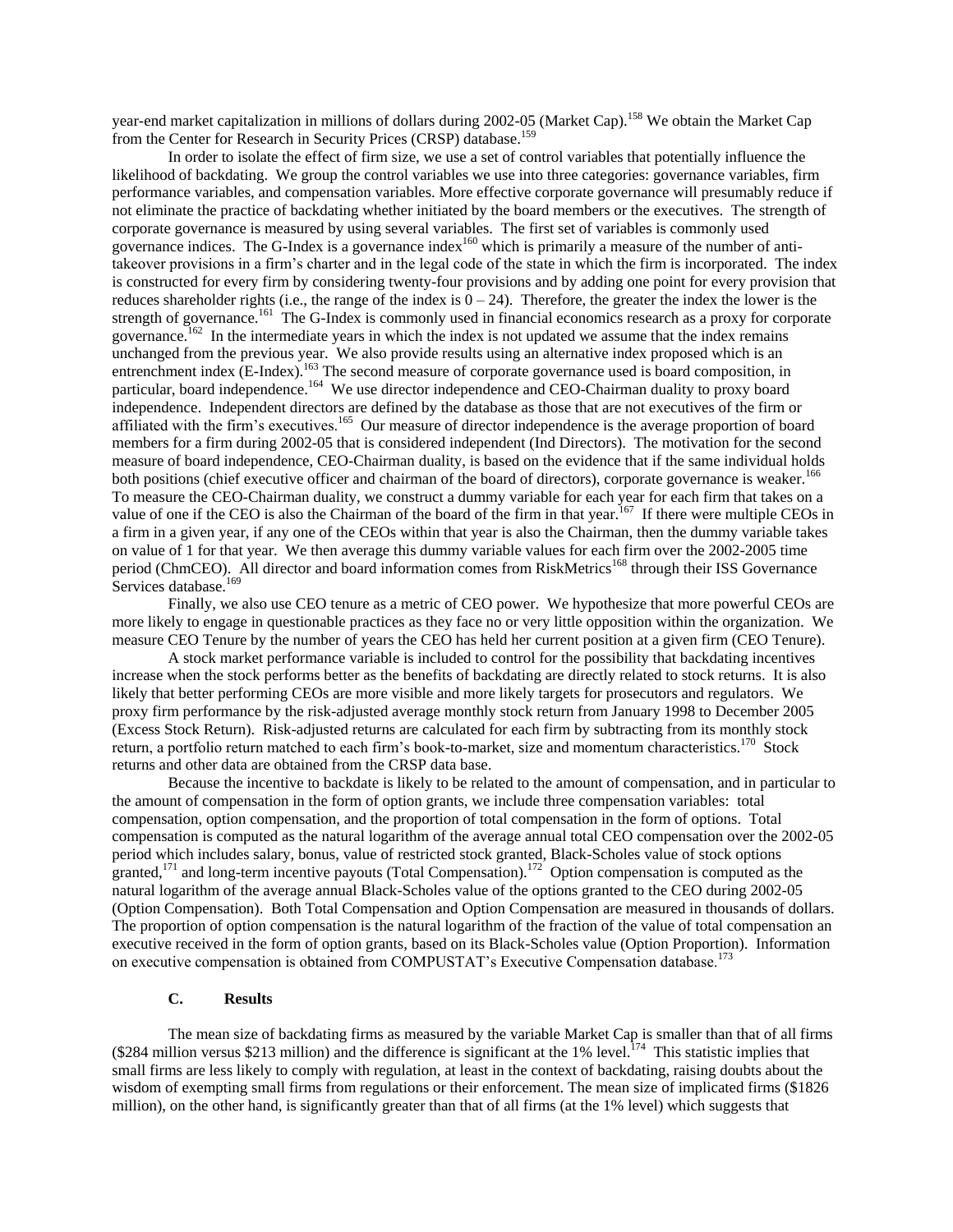prosecutors and regulators are more likely to pursue larger firms on average (more than eight times larger on average). The result that implicated firms are larger than average while backdating firms are smaller is consistent with the view that prosecutorial choice plays a role in the selection of firms for investigation and cautions against policy prescriptions based on observed investigations or prosecutions.

The G-Index is significantly lower (at the 1% significance level) for both backdating and implicated firms which implies that backdating and implicated firms have better corporate governance than firms on average as measured by the G-Index. A similar pattern is obtained for the E-index as well. These results suggest that firms are likely to ensure that they rank well on observable metrics such as G-Index and E-Index even as they engage in legally and ethically questionable practices. The Ind. Directors and CEO Tenure variables are significantly different between implicated firms and firms on average (at 1% level): implicated firms have fewer independent directors and their CEOs have longer tenure when compared to firms on average indicating that corporate governance in implicated firms is not as strong as the average firm. The ChmCEO dummy is not significantly different between backdating firms and the all firms sample; it is significantly lower (10% level) between implicated firms and the all firms sample indicating that there are fewer implicated firms where there is duality.

The performance of the backdating firms, as measured by the variable Excess Stock Return, is better than the sample of all firms on average (at the 10% level). By contrast, the performance of the implicated firms is significantly (1% level) better on average. These results are not surprising. Backdating is profitable only when stock returns are positive and the firms that are targeted are likely to be those with very high stock returns and concomitantly, very high potential benefits to its executives from backdating.

The compensation variables provide an interesting contrast between backdating firms and implicated firms relative to firms on average. The total compensation of backdating CEOs is not significantly different from the general CEO population in the all firms sample while that of implicated CEOS is significantly (1% level) greater than the general CEO population. By contrast, the option compensation of both backdating and implicated CEOs is significantly greater than that of the general CEO population (at the 10% and 1% level, respectively). The proportion of compensation in the form of option grants is significantly (at the 1% level) higher for backdating and implicated firm CEOs relative to CEOs in the all firm sample. These results are consistent with the notion that CEOs with greater proportion of option compensation are more likely to engage in backdating and are more likely to investigated and prosecuted.

The mean size, as measured by Market Cap, is significantly (at the 1% level) greater for the implicated sample, more than eight times that of the backdating sample, a result that is consistent with the hypothesis that prosecutors pursue the larger of the violating firms. The only governance variables that are significantly different between the two samples are the G-Index and the E-Index. They are significantly lower (at the 5% and 1% level, respectively) in the implicated group, implying that this group has better governance (at least as measured by these indices). The Excess Stock Return variable is significantly higher (at the 1% level) in the implicated sample implying that CEOs of firms with greater positive returns are more likely to be the egregious backdaters and therefore are more likely to be targets of investigation.

All three of the compensation variables are greater in the implicated firms when compared to the backdating sample (significant at the 1% level). The mean value of the Total Compensation variable for CEOs in the implicated sample is \$4.9 million while it is \$2.9 million for CEOs of backdating firms.<sup>175</sup> The mean option compensation for CEOs in the implicated sample is \$3.0 million while it is \$1.4 million for CEOs of backdating firms. For backdating firms, 40% of the value of total compensation is in the form of option grants whereas the same figure is 60% for implicated firms. This implies that firms that pay substantially higher amounts in compensation and more of it in the form of option grants are those likely to be targets of investigation. <sup>176</sup>

We report results for two models, the only difference being that Model 1 uses the G-Index as a proxy for governance while Model 2 uses the E-Index. The sample includes all firms in our original sample for which data variables are available which results in a sample size of 1226 firms for Model 1 (126 of which are backdating firms) and 1147 firms for Model 2 (120 of which are backdating firms). In these regressions we scale total compensation by market capitalization as these two variables are highly correlated. Specifically, we use the natural logarithm of the ratio of total compensation to market capitalization where both variables are as defined before. We call this variable Scaled Total Compensation.

The Market Cap variable is significantly negative in both models at the 5% level confirming the univariate result that smaller firms are over-represented in the backdating sample (all statistical significances are based on pvalues). This result is consistent with the notion that smaller firms are more likely to be violators of regulations. The governance index variables, G-Index and E-Index, are both significantly negative at 10% and 5% levels, respectively. These results imply that firms may ensure that they are perceived favorably in measurable governance metrics while simultaneously engaging in illicit behavior. The other significant variables are CEO Tenure and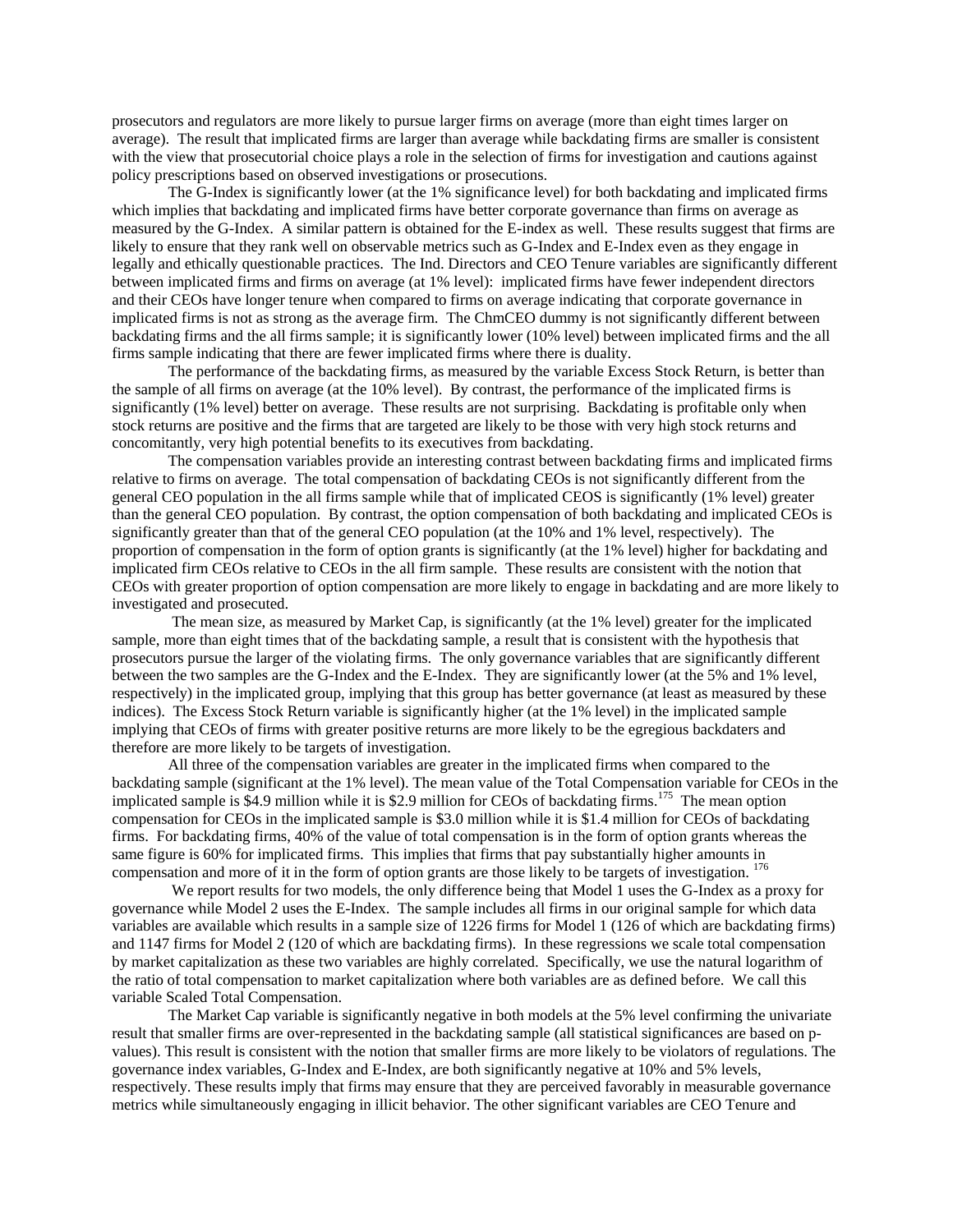Option Proportion (both positive at the 1% level) indicating, perhaps not surprisingly, that longer CEO tenure and greater proportion of option compensation both result in increased backdating.

In our next test, the dependent variable is a dummy variable that takes on a value of one if the firm is investigated by the SEC or the DOJ (firm is in the implicated sample). The sample includes the 6297 firms in our original sample and the implicated firms that were not in the original sample. Data availability for the variables reduces the sample size to 1228 firms for Model 1 (55 of which are implicated firms) and 1147 firms for Model 2 (49 of which are implicated firms). The results are again generally consistent with the univariate results. The key result is that the Market Cap variable is now significantly positive in both models (at the 5% level), indicating that prosecutors favor targeting larger than average firms. This result contrasts with the above result in that firms engaged in backdating are smaller than average. Taken together, the results show that although firms that engage in options backdating are smaller than average in size, the investigated ones are larger than average. Thus, any exemption policy for smaller firms for options backdating should not be based on observed investigations or prosecutions because investigators and prosecutors have pursued larger firms despite smaller firms being the more likely violators.

The ChmCEO variable is significant at the 10% level in both models, but the sign is opposite of what was expected. The Ind Directors variable is significantly negative in Model 2 at the 10% level, indicating that implicated firms have fewer independent directors. CEO Tenure is significantly positive at the 1% level in both models, which implies that longer serving CEOs are more likely to be implicated in backdating, a finding that is consistent with CEO power. Excess Stock Return is significantly positive at the 5% level as expected; the incentive for backdating is significantly greater when stock returns are higher which increases the likelihood of investigation. Scaled Total Compensation is significantly positive at the 5% level in both models indicating that CEOs who earn more relative to their firm's market capitalization are more likely to be implicated. Not surprisingly, the Option Proportion is very significant (1% level) implying that CEOs who receive most of their compensation in option grants are more likely to be subjects of investigation.

Finally, we show a logit regression to directly compare backdating firms to implicated firms to check whether the implicated firms are larger in size when compared to backdating firms. The results from a logit regression where the dependent variable is a dummy variable that takes on a value of one if the firm is investigated by the SEC or the DOJ. The sample includes only firms that are represented in the backdating and implicated samples. As before, Model 1 uses the G-Index as a proxy for governance while Model 2 uses the E-Index as a proxy for entrenchment. For Model 1 we had 101 backdated firms and 55 implicated firms for which all the data variables were available; the corresponding numbers for Model 2 were 96 and 49, respectively.

These results are broadly consistent with the univariate results. The size variable Market Cap is significantly positive at the 5% level in both models lending support to the notion that implicated firms are larger in size than backdating firms. This result suggests that despite smaller firms being over-represented in the backdating sample relative to the all firms sample, backdating firms that are investigated or prosecuted are the relatively larger ones. This in turn implies that observed investigations cannot be relied on to conclude that smaller firms are less likely to violate regulations or to make policy prescriptions about exempting small firms from regulations.

The other significant variables in are generally in line with our expectations. The result that the Option Proportion is significantly positive at the 1% level in both models is not surprising as we expect greater likelihood of investigation when more of the compensation is in the form of options. Similarly, the result that Excess Stock Return is significantly positive at the 10% level (in Model 2) is expected as greater stock returns increase the potential benefit from backdating and hence attract more regulatory and prosecutorial attention. Among the governance variables, the ChmCEO dummy variable is significantly negative in both models (at the 1% level in Model 1 and 5% level in Model 2), implying that the Chairman-CEO duality is less prevalent among implicated firms compared to backdating firms. This is the only counterintuitive result in this table. Ind Directors is significantly negative in Model 2 at the 10% level which implies that firms with fewer independent directors among the backdating firms are more likely to be implicated. These results generally imply that governance is poorer in implicated firms relative to backdating firms, a result which is to be expected. These results are thus consistent with the hypothesis that, of the firms that have engaged in backdating, larger firms are more likely to be investigated by the SEC and DOJ.

#### **Conclusion**

The problem with obtaining data is that violations of regulations are not usually observable independent of investigations. The options backdating practice provides a unique setting in which we were able to statistically predict, by using stock price data, which firms were likely to engaging in backdating. By empirically analyzing this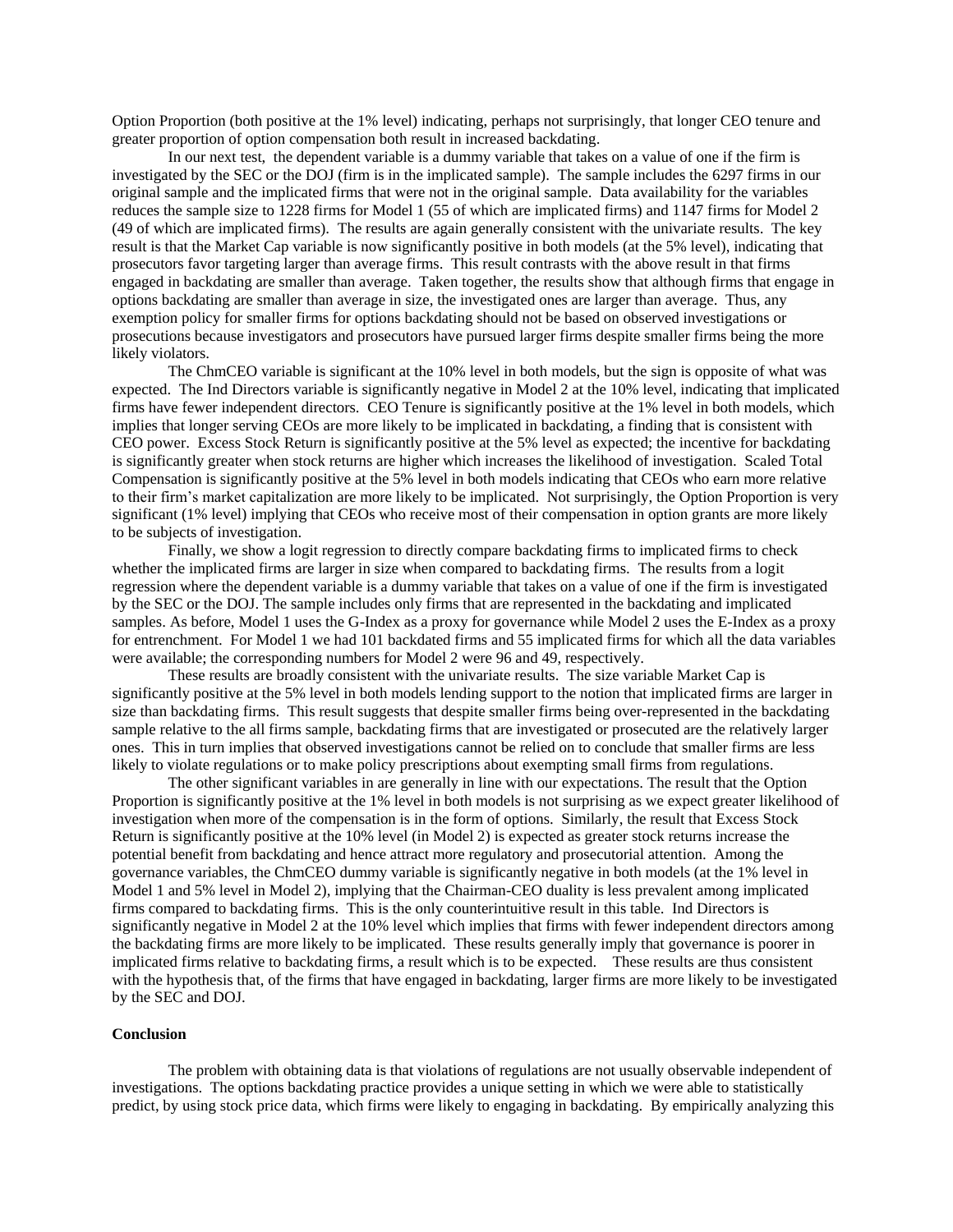practice, this paper presents a data point relevant to policy makers on whether small firms should necessarily be exempted from financial regulations or their enforcement on the basis of observed violations.

Collectively, our results indicate, at least in the context of backdating, that smaller firms are more likely to engage in illicit behavior and that prosecutorial motives make the observed investigations and prosecutions unreliable indicators for the purpose making policy recommendations regarding exemptions of small firms from regulation. It is important to note that what drives the prosecutorial motive to target larger firms is not important to our conclusions. Regardless of whether it is moral hazard, considerations of social welfare, or some other reason that lies behind motives for investigations, that larger firms are more likely to be targeted is sufficient to caution against using the data on investigations and prosecutions for policy prescriptions.

Our results indicate smaller firms are overly represented in the backdating sample and firm size, size of compensation, and financial performance are significant determinants of whether a firm will be investigated or prosecuted. These results show that small firms, although not exempted from regulation prohibiting undisclosed backdating, and although not less culpable than large firms, have been spared the bulk of enforcement. The results also provide evidence that the regulations have been enforced against larger firms disproportionately to their relative culpability. Although it is possible that targeting larger firms may be optimal from a social welfare perspective, prosecutorial moral hazard cannot be ruled out as a potential explanation for our results.

### Footnotes

 $\overline{a}$ 

<sup>&</sup>lt;sup>1</sup> See Part IA, *infra*, discussing the Regulation D of the federal securities laws, 17 CFR 230.504; the Regulatory Flexibility Act, 5 U.S.C. §§601-612 (1994).

<sup>2</sup> *See, e.g.*, C. Steven Bradford, *Securities Regulation and Small Business: Rule 504 and the Case for an Unconditional Exemption*, 5 J. SMALL & EMERGING BUS. L. 1, 4 (2001) (explaining the undue burden registered public offerings create on small companies); Rutherford B. Campbell Jr., *Regulation A: Small Business's Search for "A Moderate Capital,"* 31 DEL. J. CORP. L. 77, 80-81(2006); James L. Huffman, *The Impact of Regulation on Small* 

*and Emerging Businesses*, 4 J. SMALL & EMERGING BUS. L. 307, 308 (2000) (arguing that twentieth-century regulation has significantly disadvantaged small and emerging business relative to big and established business)

<sup>3</sup> *See, e.g.,* C. Steven Bradford, *Does Size Matter? An Economic Analysis of Small Business Exemptions from Regulation*, 8 J. SMALL & EMERGING BUS. L. 1, 4 (2004); Campbell Jr., *supra* note 2, at 85-86 (explaining the economic importance of small businesses to the national economy); Joseph Castelluccio, III*, Sarbanes-Oxley and Small Business: Section 404 and the Case for a Small Business Exemption*, 71 BROOKLYN L. REV. 429, 444 (2005) (―In the case of small businesses, the relative costs of compliance with federal regulations can be disproportionately high"); Huffman, *supra* note 2, at 316 (arguing that the centralized "one-size-fits-all approach" since the New Deal has created disproportionately burdensome effects on small and emerging businesses).

<sup>4</sup> Campbell Jr. *supra* note 2, at 80.

<sup>&</sup>lt;sup>5</sup> Sarbanes-Oxley Act of 2002, Pub. L. No. 107-204, 116 Stat. 745 (codified in scattered sections of 11, 15, 18, 28, and 29 U.S.C. (Supp. III 2003)).

<sup>6</sup> *See, e.g.*, Douglas M. Branson, *Too Many Bells? Too Many Whistles? Corporate Governance in the Post-Enron, Post-WorldCom Era,* 58 S.C. L. REV. 65, 75 (2006) (explaining smaller firms feel compelled to implement the same costly internal controls as larger firms); William J. Carney, *The Costs of Being Public After Sarbanes-Oxley: The Irony of "Going Private,"* 55 EMORY L.J. 141 (2006) (questioning whether the costs of compliance with the legislation have become so expensive that modest sized firms will "consider abandoning public markets for less regulated private markets"); Peter Ferola, *Internal Controls in the Aftermath of Sarbanes-Oxley: One Size Doesn't Fit All,* 48 S. TEX. L. REV. 87, 88 (2006) (predicting the cost of compliance programs would be prohibitive for many small issuers and "place a disproportionate financial burden on the smaller public companies, [] impair their competitiveness, and [] discourage continued listings by these companies on U.S. exchanges;" Joseph A. Grundfest & Steven E. Bochner, *Fixing 404*, 105 MICH. L. REV. 1643, 1645-47 (2007) (describing one of the greatest failures of cost-benefit analysis in the history of the SEC); Paul Rose, *Balancing Public Market Benefits and Burdens for Smaller Companies Post Sarbanes-Oxley,* 41 WILLAMETTE L. REV. 707, 735 (2005) (explaining companies will either go private or "go dark" to avoid expensive compliance. However, these companies typically suffer a permanent decrease in the value of their stock, creating additional costs and thus, "affect the company's ability to hire, to innovate, and to grow.").

<sup>&</sup>lt;sup>7</sup> The database is constructed from changes in insider ownership reports as required by Section 16(a) of Securities and Exchange Act of 1934. 15 U.S.C § 78p. The data are reported on Forms 3, 4 and 5 to the Securities and Exchange Commission (SEC) and contain the name and relation of the officer, the date of grant, exercise price, number of shares, signature date, and report date, among others.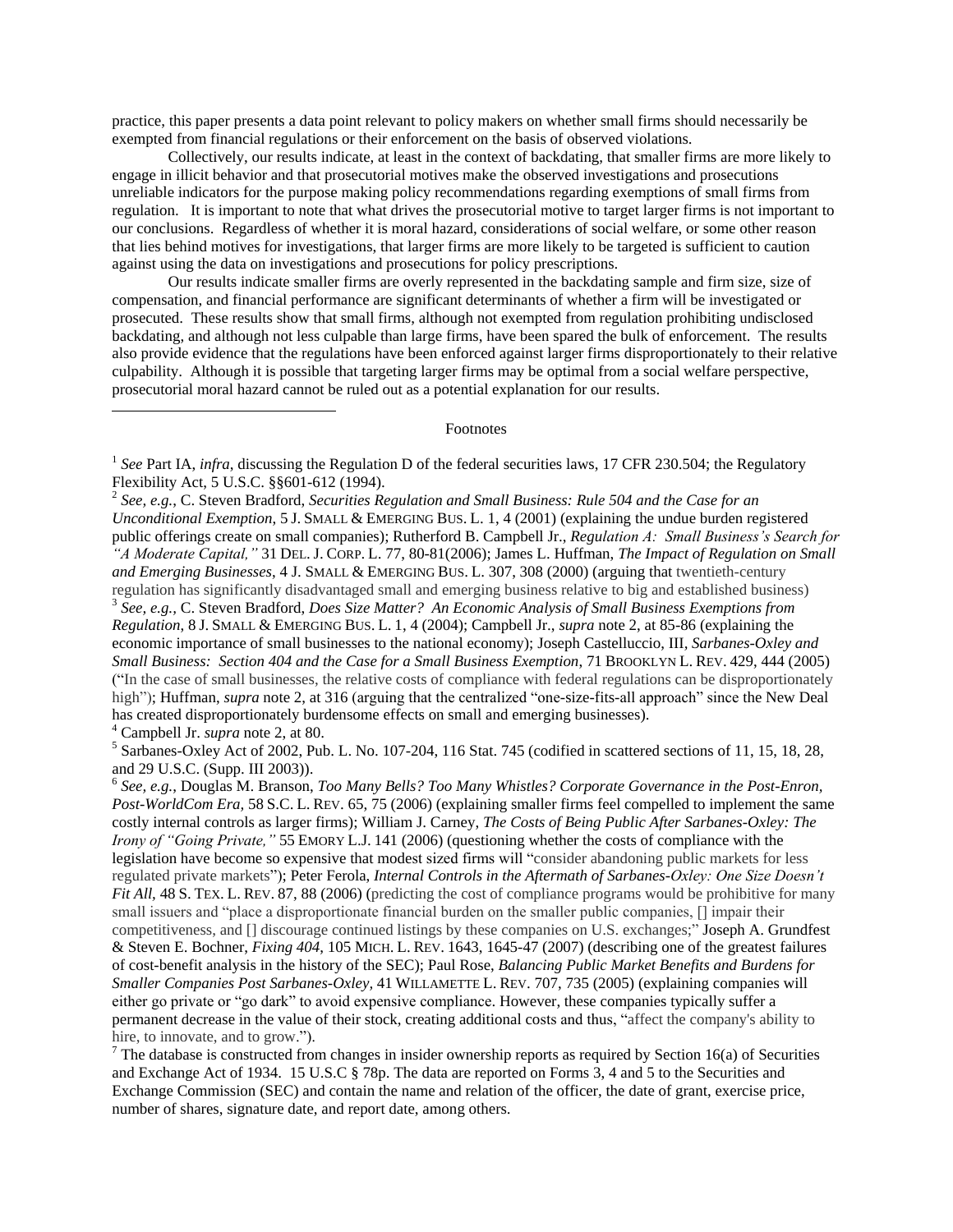8 *See* Bradford, *supra* note 3 at 3, nn.8-9 (discussing full Americans with Disabilities Act exemption for employers with fewer than 15 employees and ERISA continuation coverage requirements exemptions for group plans where all employers have fewer than 20 employees).

<sup>9</sup> See id. nn.11-13 (referencing exemptions from the Securities Exchange Act of 1934 for firms with less than \$10 million in total assets, from the Americans with Disabilities Act for employers with fewer than 15 employees, and from the Investment Advisers Act for advisers with fewer than 15 clients).

<sup>10</sup> See the Regulatory Flexibility Act (RFA), *infra* note 12, the Small Business Regulatory Enforcement Fairness Act (SBREFA), *infra* note 13; *see* 5 U.S.C. § 603; Bradford, *supra* note 3, at 3; Thomas O. Sargentich, *The Small Business Regulatory Enforcement Fairness Act*, 49 ADMIN. L. REV. 123, 125 (1997). Initial regulatory flexibility analysis is required to describe the impact of rule making on small business entities, including the number of small business entities the regulation will apply, projected reporting, recordkeeping, and other compliance requirements of the proposed rule, as well as any significant alternatives which would minimize the economic impact of the proposed rule on small entities). This cost-benefit framed regulatory flexibility analysis is a specific carveout for small business firms.

 $11$  17 C.F.R § 230.504.

 $12$  5 U.S.C. §§ 601-612 (1994).

<sup>13</sup> Small Business Regulatory Enforcement Fairness Act of 1996, Pub. L. No. 104-121, 110 Stat. 857 (codified in scattered sections of 5 and 15 U.S.C.).

<sup>14</sup> 15 U.S.C. § 7262.

<sup>15</sup> 17 C.F.R § 230.504

<sup>16</sup> *Id.* The SEC provides further exemptions for small business under Regulation A, which allows small issuers offering their securities publicly to escape many of the registration requirements of the Securities Act of 1933 and to solicit widely for investors, while permitting purchases of shares in a Regulation A offering to engage in unlimited resales. 17 C.F.R § 230.241 *et seq*.*See generally*, Campbell Jr., *supra* note 2. This regulation, however, has proven ineffective and is rarely utilized. *Id.*

17 5 U.S.C. §§ 601-612 (1994).

<sup>18</sup> Pub. L. No. 104-121, 1996 U.S.C.C.A.N. (110 Stat.) 857.

<sup>19</sup> *See* Bradford*, supra* note 3, at 3.

<sup>20</sup> *See* Sargentich, *supra* note 10, at 125.

 $21$  5 U.S.C. § 604.

<sup>22</sup> *Id.*

 $\overline{a}$ 

 $23$  Aeronautical Repair Station Ass'n, Inc., et al. v. FAA, 494 F.3d 161 (D.C. Cir. 2007).

<sup>24</sup> U.S. Telecom Ass'n v. FCC, 400 F.3d 29 (D.C. Cir. 2005).

25 Pub. L. No. 104-121, 1996 U.S.C.C.A.N. (110 Stat.) 857.

<sup>26</sup> *See* Sargentich, *supra* note 10, at 127.

<sup>27</sup> Most noticeably, the Environmental Protection Agency and Occupational Safety and Health Administration.

<sup>28</sup> *See* Sargentich, *supra* note 10, at 130.

<sup>29</sup> *Id.* at 131.

<sup>30</sup> *Id.* at 133. SBREFA has not escaped criticism. The most serious critique of the act is that it replaces the balanced nature of the RFA with a decidedly pro-business and anti-regulation scheme. *Id.* at 137. The numerous procedural requirements applied to federal agencies under SBREFA pose an undue hardship on these institutions, which already struggle to meet minimum performance requirements. *Id.*

 $31$  15 U.S.C. § 7262.

<sup>32</sup> *See e.g., SEC Approves One-Year Extension for Small Businesses From Auditor Attestation Requirement in Sarbanes-Oxley Act*, June 20, 2008[, http://www.sec.gov/news/press/2008/2008-116.htm](http://www.sec.gov/news/press/2008/2008-116.htm) (last visited April 3, 2011); *Small Public Companies to Begin Providing Audited Assessment of Internal Controls Over Financial Reporting in Nine Months*, Oct. 2, 2009,<http://www.sec.gov/news/press/2009/2009-213.htm> (last visited April 3, 2011). <sup>33</sup> 15 U.S.C. § 7262.

<sup>34</sup> *SEC Approves One-Year Extension for Small Businesses from Auditor Attestation Requirement in Sarbanes-Oxley Act*, June 20, 2008,<http://www.sec.gov/news/press/2008/2008-116.htm> (last visited April 3, 2011).

<sup>35</sup> *Small Public Companies to Begin Providing Audited Assessment of Internal Controls Over Financial Reporting in Nine Months*, Oct. 2, 2009,<http://www.sec.gov/news/press/2009/2009-213.htm> (last visited April 3, 2011). <sup>36</sup> *Id.*

<sup>37</sup> *Id.*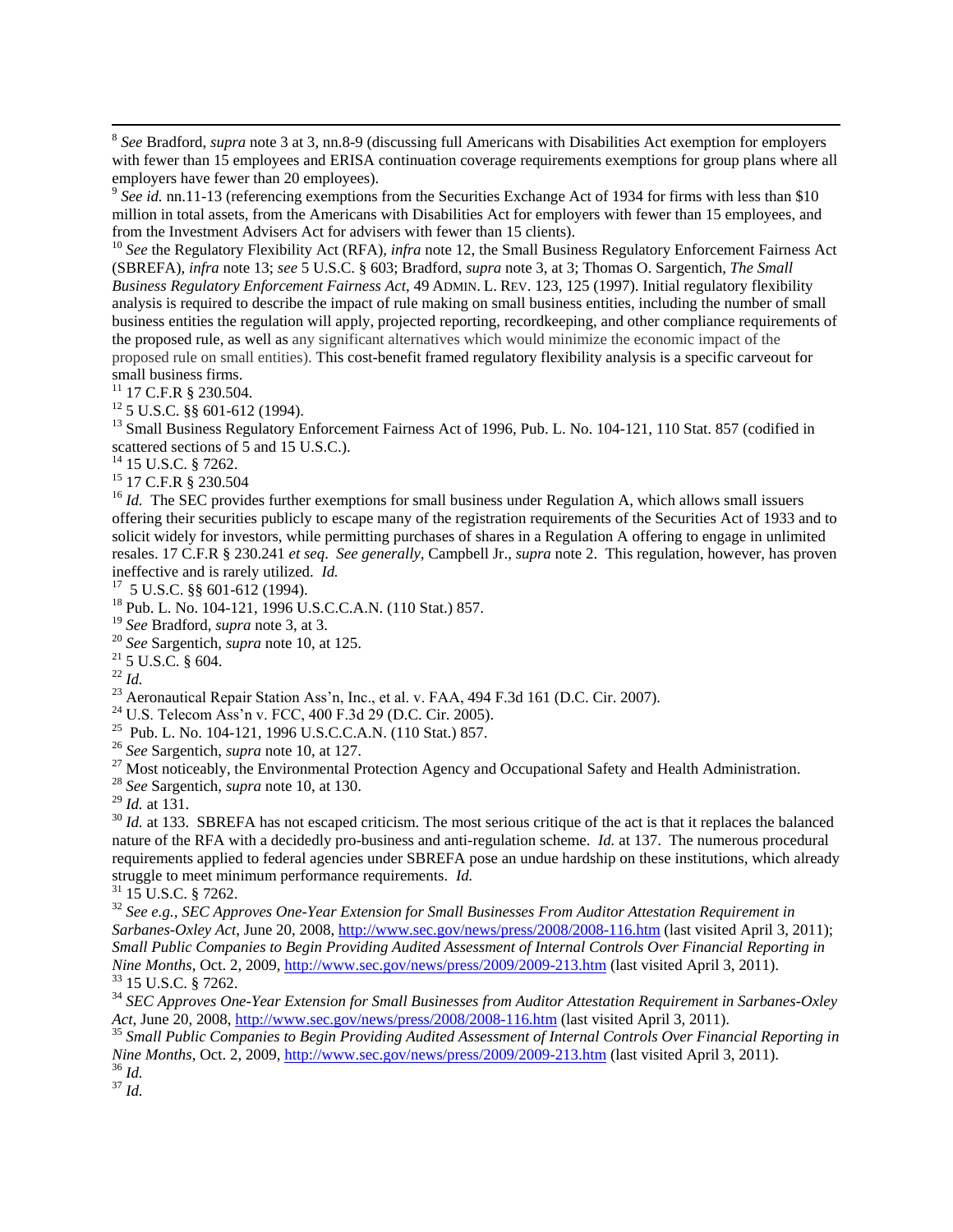<sup>39</sup> Dodd-Frank Wall Street Reform and Consumer Protection Act of 2010. Pub. L. No. 111, 124. Stat. 1376 (codified as amended in scattered sections of 15 U.S.C.).

 $\overline{a}$ 

<sup>41</sup> James D. Cox & Randall S. Thomas, *Public and Private Enforcement of the Securities Laws: Have Things Changed Since Enron?*, 80 NOTRE DAME L. REV. 893, 906 (2005) (concluding that the SEC has "shifted its enforcement focus away from challenging frauds at firms in financial distress to seeking out frauds at companies where investors may have suffered larger losses, especially if they are smaller firms.")

<sup>42</sup> Jeremy Firestone, *Enforcement of Pollution Laws and Regulations: An Analysis of Forum Choice*, 27 HARV. ENVTL. L. REV. 105, 158 (2003) ("The evidence indicates that federal regulators target small firms for criminal prosecution because the detected violations of small firms are more harmful or potentially more harmful than those committed by large firms. However, even after accounting for the harm of the violation, small firms remain more likely than large firms to face criminal sanctions. Indeed, after taking into account the harm of the violation, the probability of a small firm facing a criminal sanction is still twice as great as that of a large firm.")

<sup>43</sup> William S. Laufer & Alan Strudler, *Symposium: Corporate Criminality: Legal, Ethical, and Managerial Implication: Why Punish?: Corporate Crime and Making Amends, 44 AM. CRIM. L. REV.* 1307, 1315 (2007).

<sup>44</sup> Laufer and Strudler explain that large firms, which have invested in compliance programs, are "simply diverted from the criminal process, whether by plea agreements, through civil or administrative sanctions, or by individual prosecutions of white collar offenders." *Id*.

<sup>45</sup> Brandon L. Garrett, *Structural Reform Prosecution*, 93 VA. L. REV. 853, 884 (2007); *see also* Kathleen F. Brickey, *The Changing Face of White-Collar Crime,* 96 J. Crim. L. & Criminology 397, 402 (2006); *but see*  Leonard Orland, *The Transformation of Corporate Criminal Law*, 1 BROOK. J. CORP. FIN. & COM. L. 45, 75 (2006) (indictment of executives is only reflected in 17 out of 44 DPAs and NPAs between 1993 and 2006**).**  <sup>46</sup> Cox & Thomas, *supra* note 41.

<sup>47</sup> *Id.* at 895.

<sup>48</sup> *Id.* at 901-902.

<sup>49</sup> *Id.* at 905. Although these firms are relatively small, compared to the pre-Enron period, the firms being targeted by the SEC post-Enron are on average, twenty-three times larger than firms targeted pre-Enron in terms of market capitalization. *Id.* at 902, 906.

<sup>50</sup> *Id.* at 905.

<sup>51</sup> Firestone *supra* note 42.

<sup>52</sup> *Id.*

<sup>53</sup> *Id.*

<sup>54</sup> James E. Meason, *Environmental Audits, Privileges from Disclosure, and Small Business Penalty Policies*, 18 N. ILL. U. L. REV. 497, 502 (1998).

<sup>55</sup> *See* Brickey, *supra* note 45; *see also* Kathleen F. Brickey, *Enron's Legacy,* 8 BUFF. CRIM. L. REV. 221 245 (2004) (describing how prosecutors have been given potent enforcement tools to charge firms in "cases they believe are truly egregious‖); Peter J. Meitl, *Who's the Boss? Prosecutorial Involvement in Corporate America*, 34 N. KY. L. REV. 1, 15 (2007) (emphasizing that prosecutorial discretion has taken on amplified power in the corporate criminal context); Dale A. Oesterle, *Early Observations on the Prosecution of Business Scandals of 2002-03: On Sideshow Prosecutions, Spitzer's Clash With Donaldson Over Turf, the Choice of Civil or Criminal Actions, and the Tough Tactic of Coerced Cooperation,* 1 OHIO ST. J. CRIM. L. 443, 444 (2004) (asserting that prosecutors have responded with investigations that have "produced a trickle of indictments and a guilty plea or two from some minor players and one CEO"); Christopher A. Wray & Robert K. Hur, *Corporate Criminal Prosecution in a Post-Enron World: The Thompson Memo in Theory and Practice*, 43 AM. CRIM. L. REV. 1095, 1098 (2006) (discussing how prosecutors have been prompted to "distinguish more readily between companies that deserve to be charged criminally and those that merit more lenient treatment" while at the same time overcome some of the unintended consequences that may thwart the practice of justice).

<sup>56</sup> Orland *supra* note 45, at 57. *See also* Cindy A. Schipani, *The Future of the Attorney-Client Privilege in Corporate Criminal Investigations*, 34 Del. J. Corp. L. 921, 954-60 (discussing examples of Deferred and Non-Prosecution Agreements).

<sup>57</sup> Orland, *supra* note 45, at 56.

<sup>38</sup> Craig V. Butler, *Smaller Reporting Companies and 404(b): Where are We?*, The Lebrecht Group (March 7, 2010), [http://www.thelebrechtgroup.com/index.php/publications/tlg-publications/184-smaller-reporting-companies](http://www.thelebrechtgroup.com/index.php/publications/tlg-publications/184-smaller-reporting-companies-and-section-404b-where-are-we)[and-section-404b-where-are-we](http://www.thelebrechtgroup.com/index.php/publications/tlg-publications/184-smaller-reporting-companies-and-section-404b-where-are-we) (last visited March 29, 2011).

 $^{40}$  17 C.F.R. § 240.12b-2.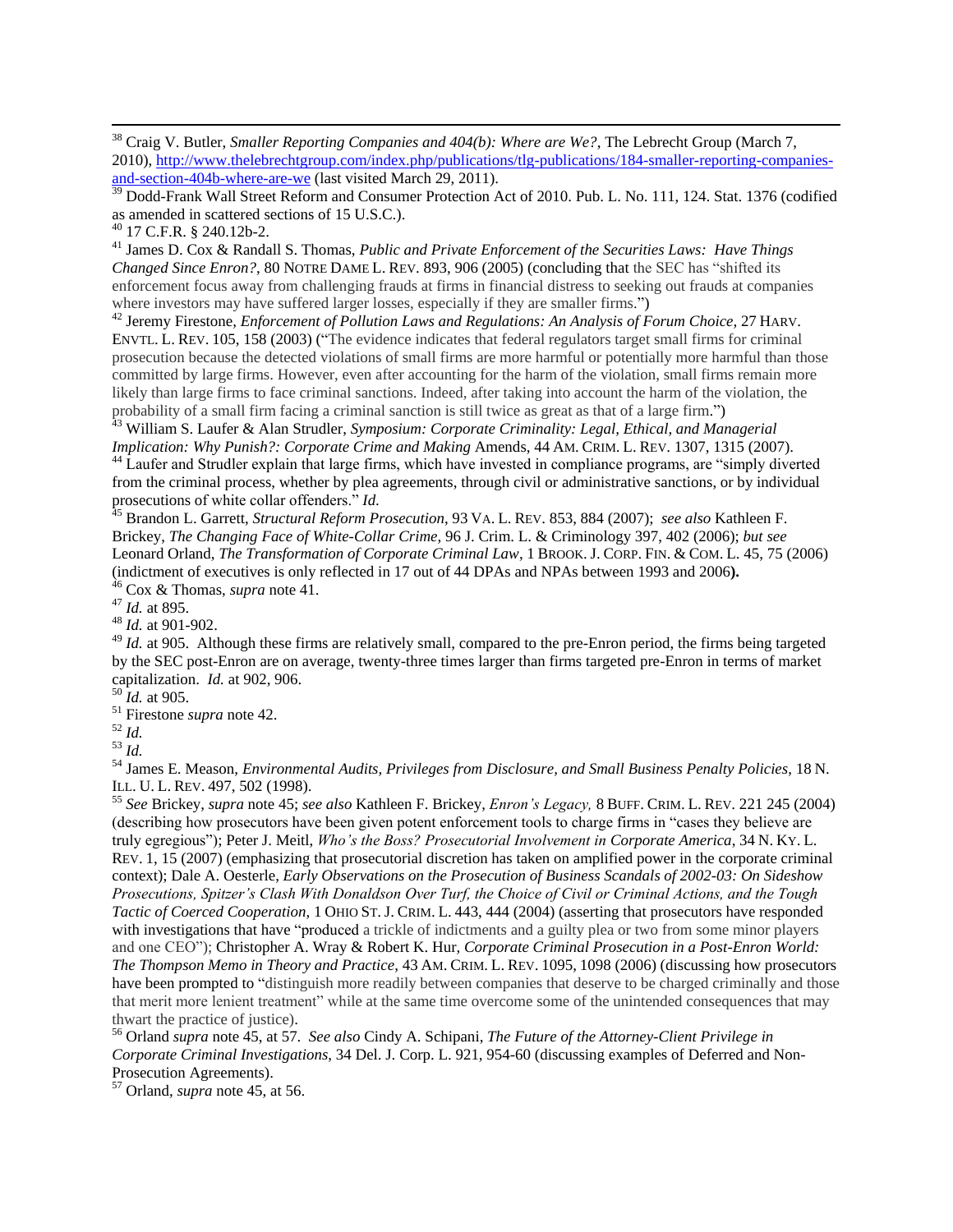$\overline{a}$ 

 Erik Paulsen, *Imposing Limits on Prosecutorial Discretion in Corporate Prosecution Agreements*, 82 N.Y.U.L REV. 1434, 1438 (2007) (explaining the benefits of not filing a charging instrument and sending a less stringent message to the market). *See, e.g.*, Wray & Hur, *supra* note 55, at 1104. Orland, *supra* note 45, at 45.  $^{61}$  *Id.* at 57. *Id.* Garrett, *supra* note 45, at 894. *Id.* at 901. *Id.*  $66 \frac{1}{10}$  *Id. Id.* <sup>69</sup> Memorandum from Larry D. Thompson, Deputy Attorney General, to Heads of Department Components and United States Attorneys (Jan. 20, 2003), available at http://www.usdoi.gov/dag/cftf/corporate\_guidelines.htm. Wray & Hur, *supra* note 55, at 1098. Brickey, *supra* note 45*,* at 402; *see also* Garrett, *supra* note 45, at 884; *but see* Orland, *supra* note 45, at 75 (indictment of executives is only reflected in 17 out of 44 DPAs and NPAs between 1993 and 2006). Jonathan M. Karpoff et al., *The Legal Penalties of Financial Misrepresentation* 9, 32 (May 1, 2007), [http://ssrn.com/abstract=933333.](http://ssrn.com/abstract=933333) Orland, *supra* note 45, at 45. U.S. v. Arthur Andersen, LLP, Indictment, available at: <http://news.findlaw.com/hdocs/docs/enron/usandersen030702ind.html> (last visited April 3, 2011). <sup>75</sup> U.S. v. Milberg Weiss Bershad & Schulman, LLP, Indictment, available at: <http://fl1.findlaw.com/news.findlaw.com/wp/docs/clssactns/usmlbrg51806ind.pdf> (last visited April 3, 2011). Garrett, *supra* note 45, at 888-90. *Id.* at 902. *Id.* Ashwini Jayaratnam, *Prosecuting Stock-Option Backdating: The Ethics of Enforcement Techniques*, 20 GEO. J. LEGAL ETHICS 755, 760 (2007) (sending a signal to other companies that illegal backdating could result in criminal sanctions). *Id.* at 761. Garrett, *supra* note 45, at 900. *Id.* at 894. *Id.* at 900. *Id.* at 883. *Id.* at 888-889. Executive Order Establishment of the Corporate Fraud Task Force, July 9, 2002, *available at*  http://www.justice.gov/archive/dag/cftf/execorder.htm.  $\bar{I}d$ . Lisa Kern Griffin, *Compelled Cooperation and the New Corporate Criminal Procedure,* 82 N.Y.U. L. REV. 311, 312 (2007). Richard S. Gruner, *Towards and Organizational Jurisprudence: Transforming Corporate Criminal Law through Federal Sentencing Reform*, 36 ARIZ. L. REV. 407, 411-412 (1994). *Id. Id.* at 411 n.29. *See generally* U.S.S.G. § 8; Ilene H. Nagel & Winthrop M. Swenson, *The Federal Sentencing Guidelines for Corporations: Their Development, Theoretical Underpinnings, and Some Thoughts About Their Future,* 71 WASH. U. L. Q. 205, 248 (1993). U.S.S.G § 8C3.3(b). U.S.S.G § 8C2.5. *See* U.S.S.G. § 8B2.1. *See* Comment 2(C) to U.S.S.G. § 8B2.1. U.S.S.G. § 8D1.1(a)(3). U.S.S.G. § 8C3.4.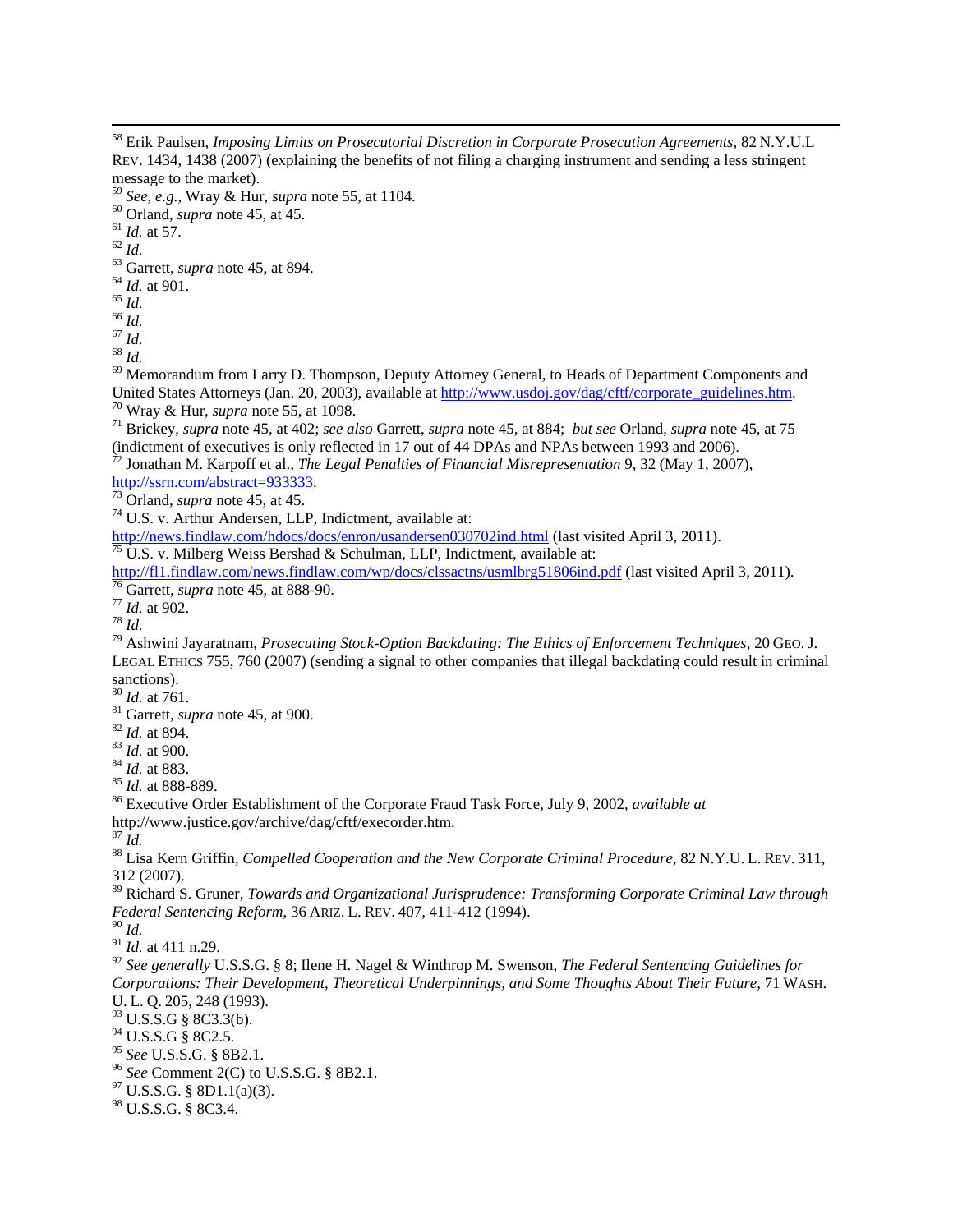<sup>99</sup> *See* Bengt Holmstrom, *Moral hazard and observability*, BELL J. ECON., 74-91 (1979); *see also* PAUL KRUGMAN, THE RETURN OF DEPRESSION ECONOMICS AND THE CRISIS OF 2008 (W.W. Norton Company Limited 2009).

<sup>100</sup> Janet C. Hoeffel, *Prosecutorial Discretion at the Core: The Good Prosecutor Meets Brady*, 109 PENN ST. L. REV. 1133, 1138 (2005) (explaining that a prosecutor "must show the public can trust him or be forced to cede his discretion.").

<sup>101</sup> Tracy L. Meares, *Rewards for Good Behavior: Influencing Prosecutorial Discretion and Conduct with Financial Incentives, 64* FORDHAM L. REV. 851, 862 (1995) ("So long as the prosecutor has probable cause to believe that the accused committed an offense, the prosecutor is entitled to bring the charge. The prosecutor's decision, moreover, is rarely second-guessed by the courts. Similarly, the prosecutor's decision not to initiate a prosecution or to dismiss a prosecution is effectively unreviewable by the courts.").

<sup>102</sup> Alexandra White Dunahoe, *Revisiting the Cost-Benefit Calculus of the Misbehaving Prosecutor: Deterrence Economics and Transitory Prosecutors,* 61 N.Y.U. ANN. SURV. AM. L. 45, 45 (2005). While prosecutors enjoy broad discretion, under the supervisory powers doctrine courts have the authority to oversee that this discretion does not trammel on justice within the courtroom. Separation of powers, as a system of checks and balances, allows courts to check and to restrain prosecutorial abuse of power. Additionally, prosecutor behavior is checked by potential sanctions as well as having to satisfy voter confidence in their performance.

<sup>103</sup> Michael L. Seigel & Christopher Slobogin, *Prosecuting Martha: Federal Prosecutorial Power and the Need for a Law of Counts,* 109 PENN ST. L. REV. 1107, 1109 (2005).

<sup>104</sup> *Id.*

 $\overline{a}$ 

<sup>105</sup> *See e.g.*, Dunahoe, *supra* note 102, at 46.

<sup>106</sup> Larry Thompson, *Principles of Federal Prosecution of Business Organizations,* (Jan. 20, 2003) *available at*  http://www.usdoj.gov/dag/cftf/corporate\_guidelines.htm

<sup>107</sup> UNITED STATES ATTORNEYS' MANUAL (1997) *available at*

[http://www.usdoj.gov/usao/eousa/foia\\_reading\\_room/usam/](http://www.usdoj.gov/usao/eousa/foia_reading_room/usam/) (last visited April 3, 2011).

<sup>108</sup> RULE 3.8 MODEL RULES OF PROFESSIONAL CONDUCT *available a*t [http://www.abanet.org/cpr/mrpc/rule\\_3\\_8.html](http://www.abanet.org/cpr/mrpc/rule_3_8.html) (last visited April 3, 2011).; s*ee also* ABA Standards on Prosecutorial Investigations), *available at*

http://www.americanbar.org/publications/criminal\_justice\_section\_archive/crimjust\_standards\_pinvestigate.html (last visited April 3, 2011).

<sup>109</sup> Michael A. Simons, *Prosecutorial Discretion and Prosecution Guidelines: A Case Study in Controlling Federalization,* 75 N.Y.U.L. REV. 893, 934 (2000).

 $110$  A legislative constraint on prosecutorial discretion would likely result in over-prosecution, as legislatures also tend to over-criminalize behavior.

<sup>111</sup> *See e.g.*, Abbe Smith, *Can You Be a Good Person and a Good Prosecutor?,* 14 GEO. J. LEGAL ETHICS 355, 388 (2001); Daniel S. Medwed, *The Zeal Deal: Prosecutorial Resistance to Post-Conviction Claims of Innocence*, 84 B.U. L. REV. 125 (2004).

<sup>112</sup> Smith, *supra* note 111, at 389-90.

<sup>113</sup> Medwed, *supra* note 111, at 136-37.

<sup>114</sup> See id. In some systems, an appellate prosecutor will be assigned to a case after conviction. Professor Medwed suggests several other factors, explaining individual and institutional prosecutorial resistance to claims of innocence that would also be relevant in such systems. These factors include: a public service ideology that the system punished the true perpetrator of a crime, the group dynamics of working with a law enforcement agency, a hesitancy to revisit disturbing experiences with the victims of violent crimes, a self-conceived role as a protector of the public, and a pragmatic approach to the abundance of post conviction motions. *Id.* at 137-149.

<sup>115</sup> Smith, *supra* note 111, at 390.

<sup>116</sup> Medwed, *supra* note 111, at 135.

<sup>117</sup> Simons, *supra* note 109, at 932-33. Simons does not state whether this is actually the practice of the Justice Department. *Id.*

<sup>118</sup> Medwed, *supra* note 111, at 134.

<sup>119</sup> *Id.*

<sup>120</sup> *Id.* at 134-35.

 $121$  *Id.* at 154-55.

<sup>122</sup> *Id.* at 155.

<sup>123</sup> *Id.*

 $124$  *Id.* at 151.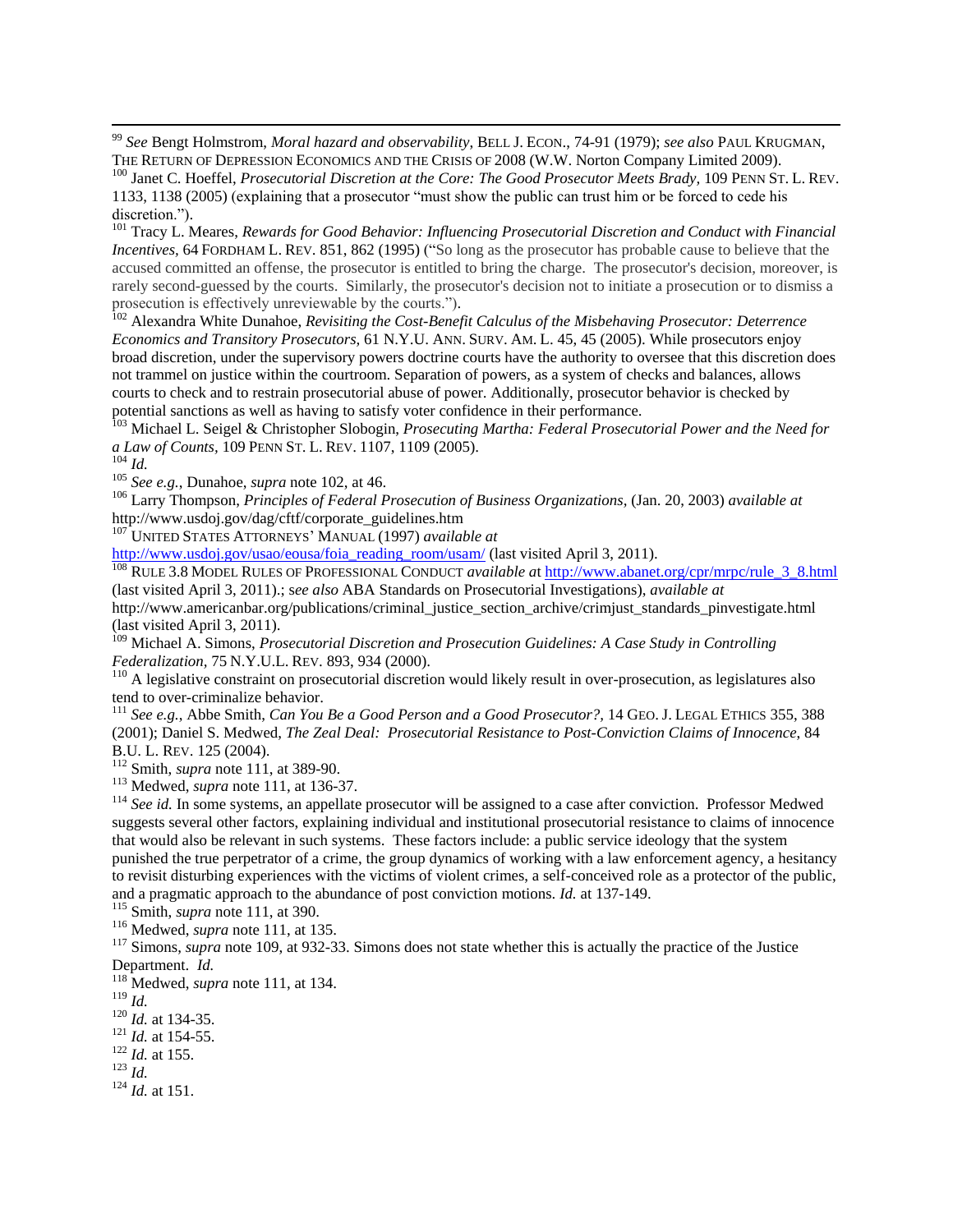<sup>125</sup> Darryl K. Brown, *Symposium: Fraud and Federalism: Overlapping Jurisdictions, Overlapping Crimes: The Distribution of Fraud Enforcement*, 28 CARDOZO L. REV. 1593, 1596 (2007).

 $126$  *Id*. Brown explains, "when firms are prosecuted, employees may lose their jobs and their communities suffer. When doctors, nursing homes, and the like, are prosecuted, communities – especially rural ones – may lose much of their access to local health care providers, perhaps the sole providers…we may moderate punishment when we recognize its full social costs, and local officials are going to be more attuned to those local costs.

<sup>127</sup> *Id.* at 152; *see* H. W. Perry, Jr., *Government Lawyering: United States Attorneys- Whom Shall They Serve?,* 61 LAW & CONTEMP. PROB. 129, 138 (1998).

<sup>128</sup> Medwed, *supra* note 111, at 138.

<sup>129</sup> *Id.*

 $\overline{a}$ 

<sup>130</sup> See Hoeffel, *supra* note 100, at 1140 (the typical...prosecutor...will only be noticed, climb the career ladder, or become a member of elected office…if he racks up the convictions).

<sup>131</sup> Dunahoe, *supra* note 102, at 60.

<sup>132</sup> Edward L. Glaeser et al., *What do Prosecutors Maximize? An Analysis of the Federalization of Drug Crimes,* 2 AM. L. & ECON. REV. 259 (2000).

<sup>133</sup> *Id.* at 288.

 $134 \over 1 d.$ 

 $^{135}$  *Id.* 

<sup>136</sup> *Id.* at 283.

<sup>137</sup> *See, e.g.,* Rebecca Hollander-Blumoff, *Getting to "Guilty": The Please Bargain as Negotiation*, 2 HARV. NEGOTIATION L. REV. 115, 134 (1997) (arguing the hierarchical structure of prosecutors' offices suggests they are motivated by supervisory as well as institutional incentives related to a particular office, such as achieving higher conviction rates through plea deals); Patricia M. Wald, *"For the United States:" Government Lawyers in Court*, 61 LAW & CONTEMP. PROB. 107, 120 (1998) (explaining that prosecutors must carefully guard internal deliberations while at the same time giving due respect to the court); Kulbir Walha & Edward E. Filusch, *Eliot Spitzer: A Crusader Against Corporate Malfeasance or a Politically Ambitious Spotlight Hound? A Case Study of Eliot Spitzer and Marsh & McLennan*, 18 GEO. J. LEGAL ETHICS 1111, 1127-1131 (2005) (analyzing the strategic use of prosecutorial commentary in the public eye).

<sup>138</sup> That this study focused on federal prosecutors does not mean state prosecutors are not motivated by the same concerns. *See* Glaeser *supra* note 132, at 264.

<sup>139</sup> *See, e.g.*, Campbell Jr. *supra* note 2; Bradford *supra* note 2; Bradford *supra* note 3; Ferola *supra* note 6; Huffman *supra* note 2; Rose *supra* note 6; Sargentich *supra* note 20. The efficiency perspective trades off costs of investigation and prosecution against the benefits arising from financial recovery and deterrence.

<sup>140</sup> *See* notes 99-138, *supra* and accompanying text.

<sup>141</sup> *See, e.g.*, Jonathan Karpoff, D. Scott Lee, and Gerald S. Martin, *The Consequences to Managers for Financial Misrepresentation*, 88 J. FIN.. ECON. 193 (2008), *available at*

http://papers.ssrn.com/sol3/papers.cfm?abstract\_id=1012730

<sup>142</sup> *See* Speech by Linda Chatman Thomsen, *Options backdating: The enforcement perspective* (Oct. 30, 2006) (Speech by SEC Staff), *available at*: [http://www.sec.gov/news/speech/2006/spch103006lct.htm#foot1.](http://www.sec.gov/news/speech/2006/spch103006lct.htm#foot1) 

<sup>143</sup>About 95% of the options are granted at-the-money and the remaining options are granted out-of-the money. Brian J. Hall & Kevin J. Murphy, *Optimal Exercise Prices for Executive Stock Options*, 90 Am. Econ. Rev. 209 (2002). The reasons for this practice are explained in M. P. Narayanan, Cindy A. Schipani, and H. Nejat Seyhun, *The Economic Impact of Backdating of Executive Stock Options*, 105 MICH. L. REV. 1597, 1602-1605 (2007).

<sup>144</sup> SEC Form 4 Report, *available at* http://www.sec.gov/about/forms/form4data.pdf.

<sup>145.</sup> In this example, we implicitly assume that the executive is solely responsible for the backdating. The basic idea remains the same even if the board is complicit in this practice.

 $146$ The disclosure of changes in the equity holdings of beneficial owners (defined as director, officer, or beneficial owner of more than ten percent of any class of equity securities) is governed by Section 16(a) of the Securities and Exchange Act of 1934 ("Exchange Act"). 15 U.S.C.A. § 78p (2006). On August 27, 2002, in line with Section 403 of SOX, the SEC amended the disclosure rules for beneficial ownership reports to be filed under Section 16(a) of the Securities and Exchange Act of 1934 ("Exchange Act"). 17 C.F.R.  $\&$  240.16a-3 (2006). The filing requirements became effective on August 29, 2002. 67 F.R. 56462 (Sept. 3, 2002). SOX requires that most grants be reported within two business days following the execution date of the transaction. SOX § 403, 116 Stat. at 788-89. Effective June 30, 2003, Form 4 must be filed electronically within the two-day deadline. Executives can play another game,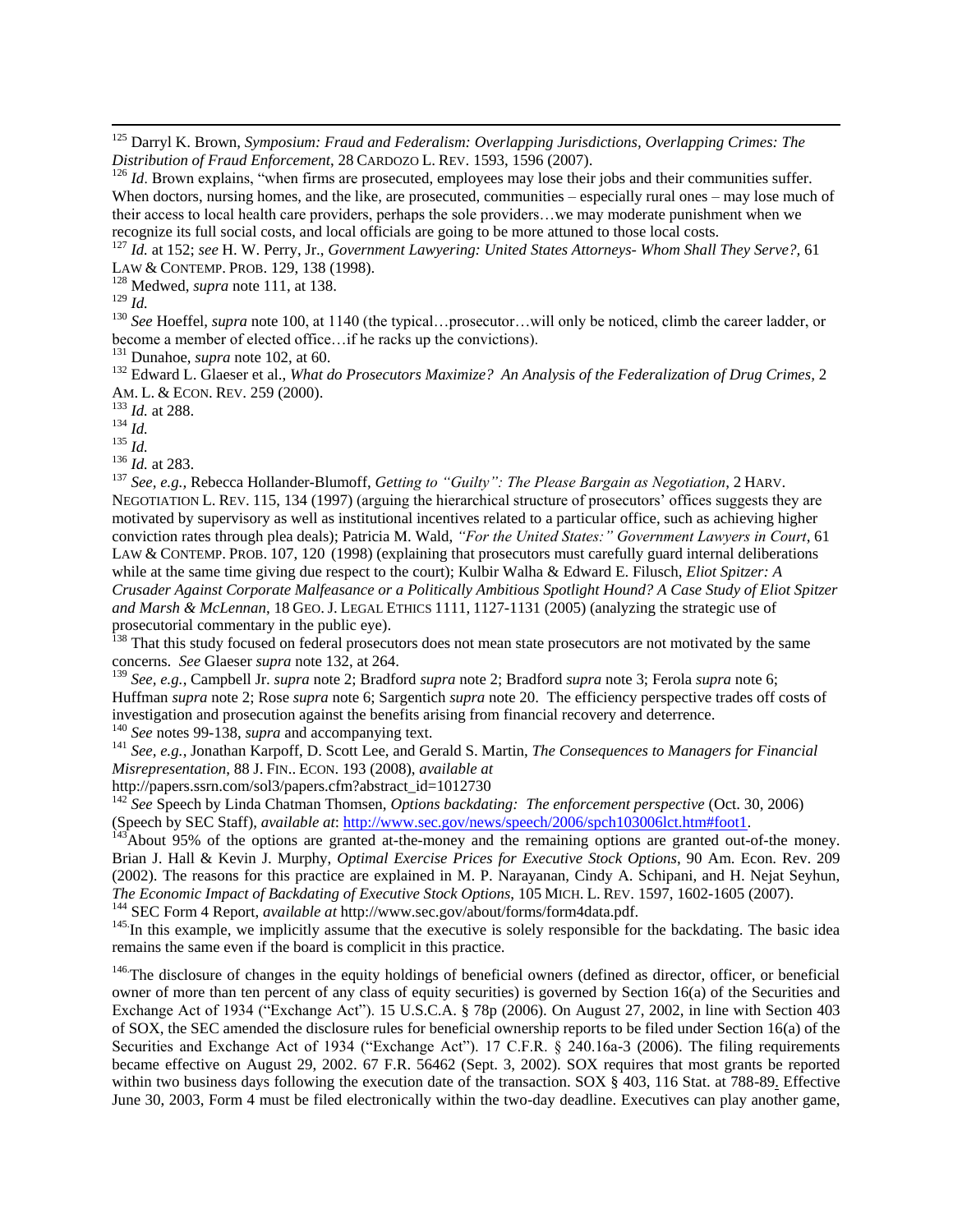called forward-dating, to increase their compensation when stock prices are falling. M. P. Narayanan and H. Nejat Seyhun, *The Dating Game: Do Managers Designate Option Grant Dates to Increase their Compensation?* 21 REV. OF FIN. STUD. 1907 (2008).

<sup>147</sup> Professors Narayanan and Seyhun proposed a test relating reporting lags to stock price patterns around the grant date to uncover backdating. See M. P. Narayanan & H. Nejat Seyhun, *Do Managers Influence their Pay? Evidence from Stock Price Reversals around Executive Option Grants,* (Ross Sch. of Bus. Working paper Series No. 927, 2005), *available at* [http://ssrn.com/abstract=649804.](http://ssrn.com/abstract=649804) Professor Lie had suggested some executives might be backdating by using a method that compared the patter of raw and market adjusted stock returns around the grant dates. *See* Erik Lie, *On the Timing of CEO Stock Option Awards*, 51 MGMT. SCI. 801, 804-805 (2005), *available at* http://www.biz.uiowa.edu/faculty/elie/Grants-MS.pdf

<sup>148</sup>Professors Narayanan and Seyhun used this fact to indentify the existence of backdating. Using a dataset of over 600,000 grants during the period of 1992-2002 (almost all of them pre-SOX), they found that post-grant returns increased with reporting lags. Narayanan & Seyhun (2005), *supr*a note 147. In the follow-up study using post-SOX data of over 638,000 grants, they found a similar positive correlation. Narayanan & Seyhun (2008), *supra* note 146. Bebchuk, Grinstein, and Peyer find further evidence that CEOs and directors obtain option grants at low prices that cannot be explained by just luck. Lucian A. Bebchuk, Yaniv Grinstein, and Urs Peyer, *Lucky CEOs and Lucky Directors*, 65 J. FIN. 2361 (2010).

<sup>149</sup> SOX § 403, 116 Stat. at 788-89**.**

<sup>150</sup> *See* Narayanan & Seyhun 2008, *supra* note 147; M. P. Narayanan & H. Nejat Seyhun, *Effect of Sarbanes –Oxley on the Influencing of Executive Compensation*, (Working paper), available at SSRN: [http://ssrn.com/abstract=852964,](http://ssrn.com/abstract=649804) 2006. 151. *Id*.

 $\overline{a}$ 

 $^{141}$ .<br><sup>152</sup> 15 U.S.C .§ 78p (2006).

 $153$  Thomson Financial[, http://thomsonreuters.com/products\\_services/financial/.](http://thomsonreuters.com/products_services/financial/)

<sup>154</sup> We choose this time period because it is before the backdating practice became widely known through academic papers, R. Heron & E. Lie, *Does Backdating Explain Stock Price Pattern Around Executive Stock Option Grants?*, 83 J. Fin. Econ. 271 (2007); Narayanan & Seyhun (2005), *supra* note 147, and newspaper articles, Charles Forelle & James Bandler, *The perfect payday – Some CEOs reap millions by landing stock options when they are most valuable. Luck, or something else?,* Wall Street J., Mar.18, 2006. This enables us to check the fraction of backdating firms that get prosecuted. Once the backdating issue became public, most companies stopped backdating, thereby weakening the link between backdating firms and firms implicated in backdating*.*

<sup>155</sup> This follows Narayanan and Seyhun (2005)*, supra* note 147; Narayanan & Seyhun (2008), *supra* note 146; Bebchuk, Grinstein, & Peyer, *supra* note 148.

<sup>156</sup> The Wall Street Journal Online, Perfect Payday: Options Scorecard,

<http://online.wsj.com/public/resources/documents/info-optionsscore06-full.html> (last visited March 29, 2011).

<sup>157</sup> Because incentive compensation awards take place infrequently, we increase the information content of our variables and avoid unrelated year-to-year variability by averaging over the sample period.

<sup>158</sup> To reduce the impact of extreme observations, we take the natural logarithm of market capitalization variable.

<sup>159</sup> Center for Research in Security Prices (CRSP) database, *available at* <http://www.crsp.com/> (last visited April 3, 2011).

<sup>160</sup> *See* Gompers, Paul, Joy Ishii, & Andrew Metrick, *Corporate Governance and Equity Prices*, 118 QUART. J ECON. 107 (2003).

<sup>161</sup> Using this index Gompers, Ishii, and Metrick show that firms with better governance provide greater shareholder returns. *Id*. at 117.

<sup>162</sup> *See* Lucian A. Bebchuk, Alma Cohen, & Colin Ferrell, *What Matters in Corporate Governance*, 22 REV. FIN. STUD. 783 (2009), *available at* http://rfs.oxfordjournals.org/content/22/2/783.full**.** The index is constructed and reported about every two years by the Investor Responsibility Research Center (IRRC) and we obtain it from Andrew Metrick's web site at<http://www.som.yale.edu/faculty/am859/data.html> (last visited April 3, 2011).

<sup>163</sup> This index has been proposed by Bebchuk, Cohen and Ferrell, *supra*, note 187. We obtain the E-Index data from Professor Bebchuk's website at [http://www.law.harvard.edu/faculty/bebchuk/data/E\\_Index\\_1990-2008.zip](http://www.law.harvard.edu/faculty/bebchuk/data/E_Index_1990-2008.zip) (last visited April 3, 2011).

<sup>164</sup> *See* Renée B. Adams, Benjamin E. Hermaelin, & Michael S. Weisbach, *The Role of Boards of Directors in Corporate Governance: A Conceptual Framework & Survey* 48 J. ECON. LIT. 4858 (2010); *see also* Vidhan K. Goyal & Chul W. Park, *Board Leadership Structure and CEO Turnover*, 8 J. Corp. Fin. 49 (2002); Jay Dahya &